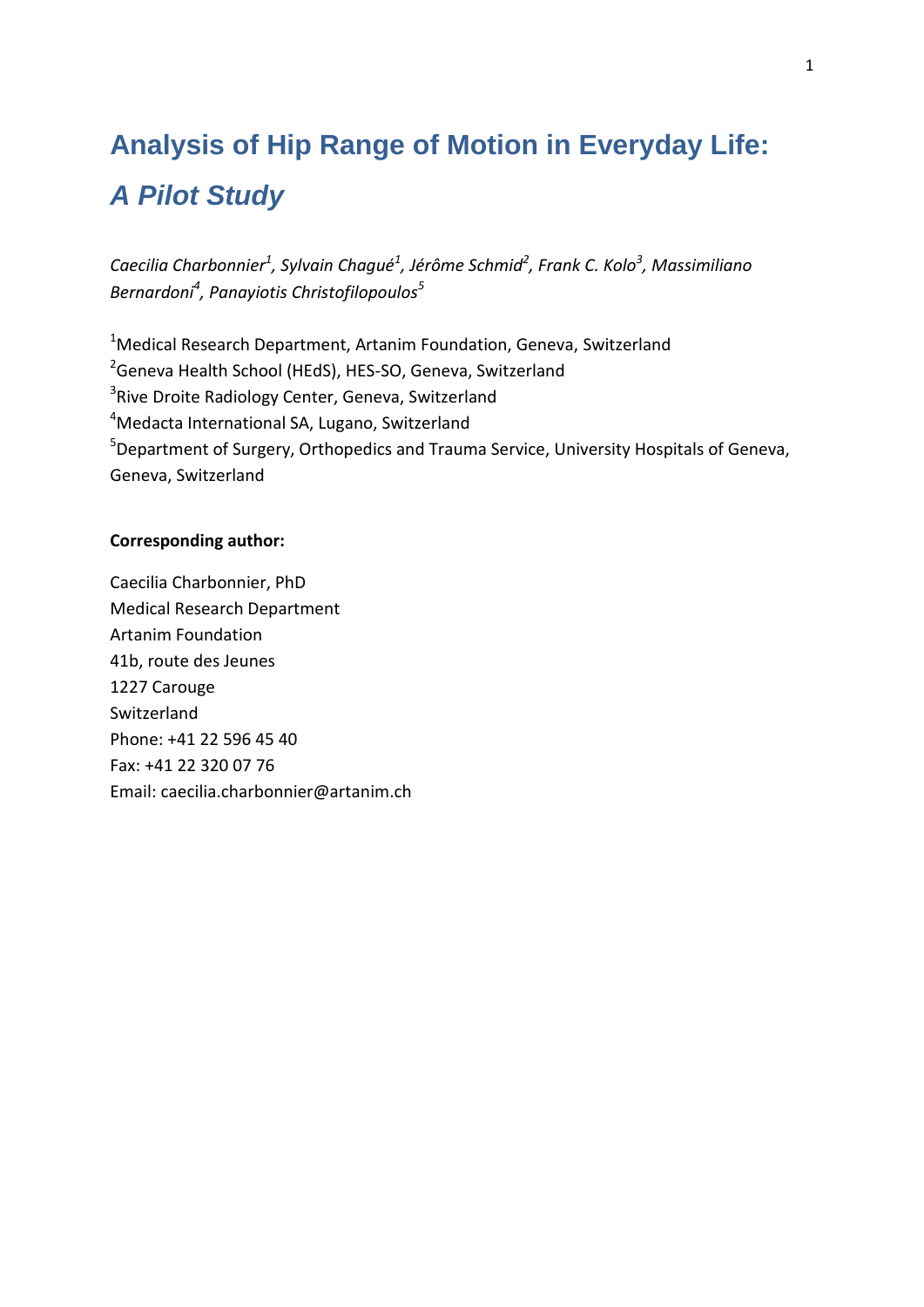# **Abstract**

Patients undergoing total hip arthroplasty are increasingly younger and have a higher demand concerning hip range of motion. To date, there is no clear consensus as to the amplitude of the "normal hip" in everyday life. It is also unknown if the physical examination is an accurate test for setting the values of true hip motion. The purpose of this study was 1) to precisely determine the necessary hip joint mobility for everyday tasks in young active subjects to be used in computer simulations of prosthetic models in order to evaluate impingement and instability during their practice; 2) to assess the accuracy of passive hip range of motion measurements during clinical examination. Four healthy volunteers underwent Magnetic Resonance Imaging and two motion capture experiments. During experiment #1, routine activities were recorded and applied to prosthetic hip 3D models including nine cup configurations. During experiment #2, a clinical examination was performed, while the motion of the subjects was simultaneously captured. Important hip flexion (mean range 95°–107°) was measured during daily activities that could expose the prosthetic hip to impingement and instability. The error made by the clinicians during physical examination varied in the range of  $\pm$  10°, except for flexion and abduction where the error was higher. This study provides useful information for the surgical planning to help restore hip mobility and stability, when dealing with young active patients. The physical examination seems to be a precise method for determining passive hip motion, if care is taken to stabilize the pelvis during hip flexion and abduction.

# **Keywords**

Arthroplasty, Replacement, Hip; Range of Motion, Articular; Impingement; Joint Instability; Activities of Daily Living; Physical Examination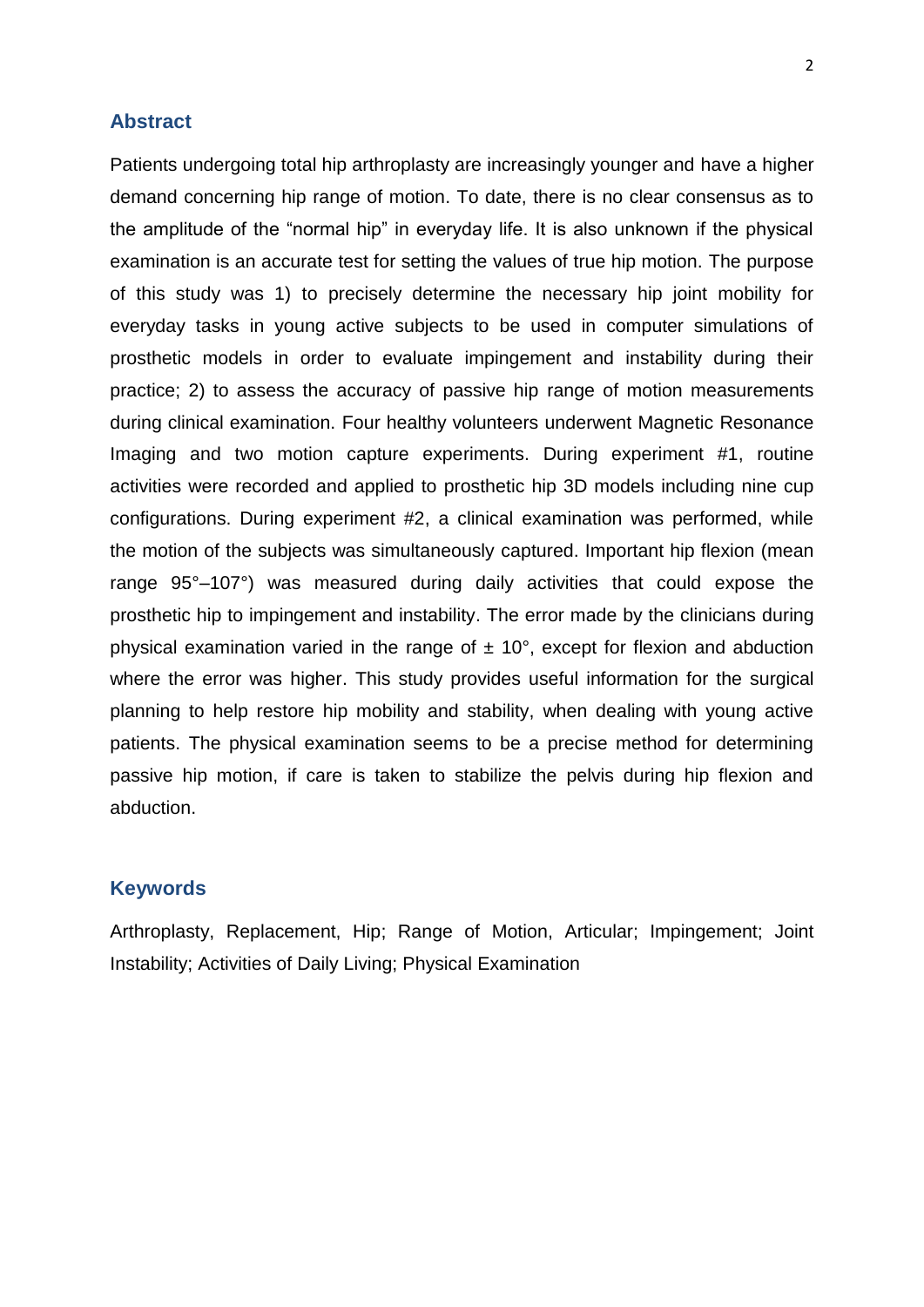# **Introduction**

Total Hip Arthroplasty (THA) aims to restore patient mobility by providing a pain-free and stable joint. An increasing number of younger and more active patients undergo THA for early onset arthritis (1, 2). Good function and longevity of a prosthetic hip depend on many inter-related factors. Suboptimal geometry, spatial positioning and orientation of implant components may contribute to early failures (3-5). Hip kinematics is also an important factor, since routine movements can cause impingements within the joint between both bony and prosthetic components, reducing the range of motion (ROM) and causing dislocations (6, 7).

The effects of prosthetic components positioning in resultant hip ROM, impingements and dislocation mechanisms have been previously documented (8- 11). These studies were generally based on in-vitro simulations of prosthetic models using simple, idealized kinematic sequences presumed to be representative of activities prone to implant failures. Unlike the works of Nadzadi et al. (6) or Pedersen et al. (7), too few studies have considered the use of more realistic subject's kinematic data as input for the simulation. Moreover, there exist no motion data matching the hip ROM of young patients in daily tasks, since previous simulation studies have focused on the prosthetic mobility of elderly patients. Nowadays, candidates for a THA are increasingly younger and more demanding on hip ROM, collecting data concerning this group is hence relevant for better surgical undertaking.

Another aspect that has caught our attention in this study is that patient care starts with correct physical examination and determining the patient's passive hip ROM is one of its key points. Usually, measurements of passive hip ROM are performed by clinicians using standard goniometers or inclinometers whose reliability has been well studied (12-15). Unfortunately, this process may lack precision because of movement of other joints around the pelvis (i.e., no direct access to the joint). It is also unknown whether the examiner's clinical experience plays a role in obtaining correct results. To our knowledge, assessing the accuracy of the physical examination as a method for determining the true passive hip ROM was little investigated. Some authors compared hip ROM measurements obtained with goniometer and electromagnetic tracking system (14) or optical motion capture (13), but these studies were affected by skin movement artifacts that could hinder accurate kinematic estimation with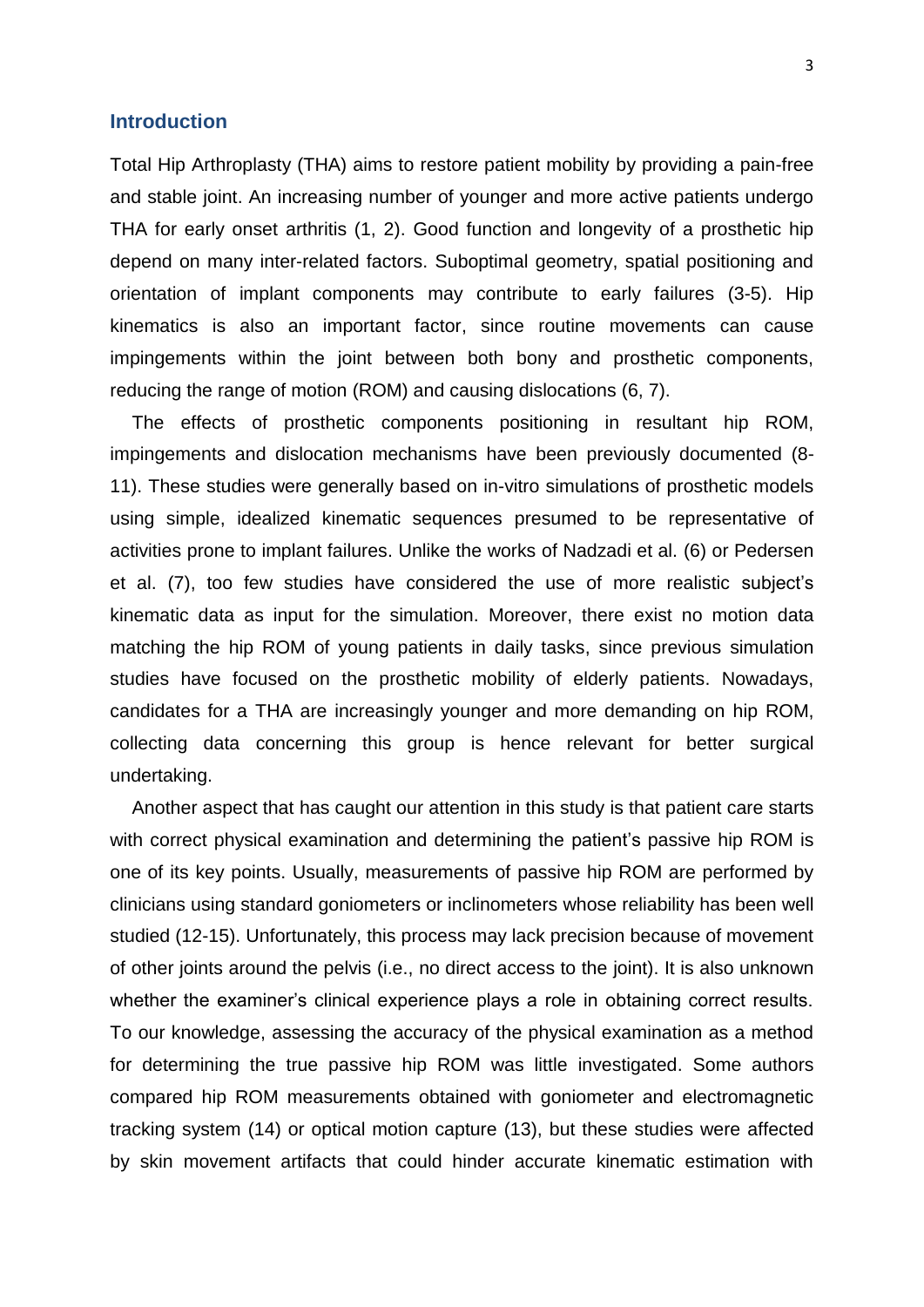electromagnetic or optical motion capture systems (16). Therefore, research is still needed in order to attest the validity of the physical examination.

The purpose of this study was hence twofold: 1) to define in a precise way the necessary hip joint mobility for everyday tasks in young active subjects. These data would be then used in computer simulations of prosthetic hip joint 3D models to evaluate relative risk of impingement and loss of joint congruence during their practice; 2) to assess the accuracy of the passive hip ROM clinical examination as a method for setting the values of true hip motion.

In order to obtain accurate hip joint kinematic data, we performed a pilot study using a validated patient-specific technique coupling optical motion capture to magnetic resonance imaging (MRI) where skin movement artifacts are effectively tackled.

#### **Materials and Methods**

The present study included an MRI study and two different motion capture experiments. Experiment #1 aimed at determining the hip ROM in everyday activities to be used in computer simulations of prosthetic hip models, while experiment #2 intended to assess the accuracy of passive hip ROM measurements during clinical examination.

Four healthy young active participants (one female, three males – eight hips) were recruited from staff of the investigators' research teams. Subject demographics are shown in Table 1. Exclusion criteria were reported previous hip injuries, any kind of groin pain, hip surgery or contraindications for MRI. Institutional ethical approval and informed consent were obtained prior to data collection.

#### *MR Imaging and Bone Model Reconstruction*

The four volunteers were MRI scanned with a 1.5 T HDxT system (General Electric Healthcare, Milwaukee, WI, USA). A flexible surface coil was used and the images were acquired in the supine position. The imaging protocol was issued from a previous study (17) that allowed for the acquisition of images suitable for both radiologic analysis and bone model reconstruction. The region of interest of MRI datasets extended from the L4 vertebra to the knee. DICOM files of the scans were transferred to a personal computer and virtual 3D models of the hip joint were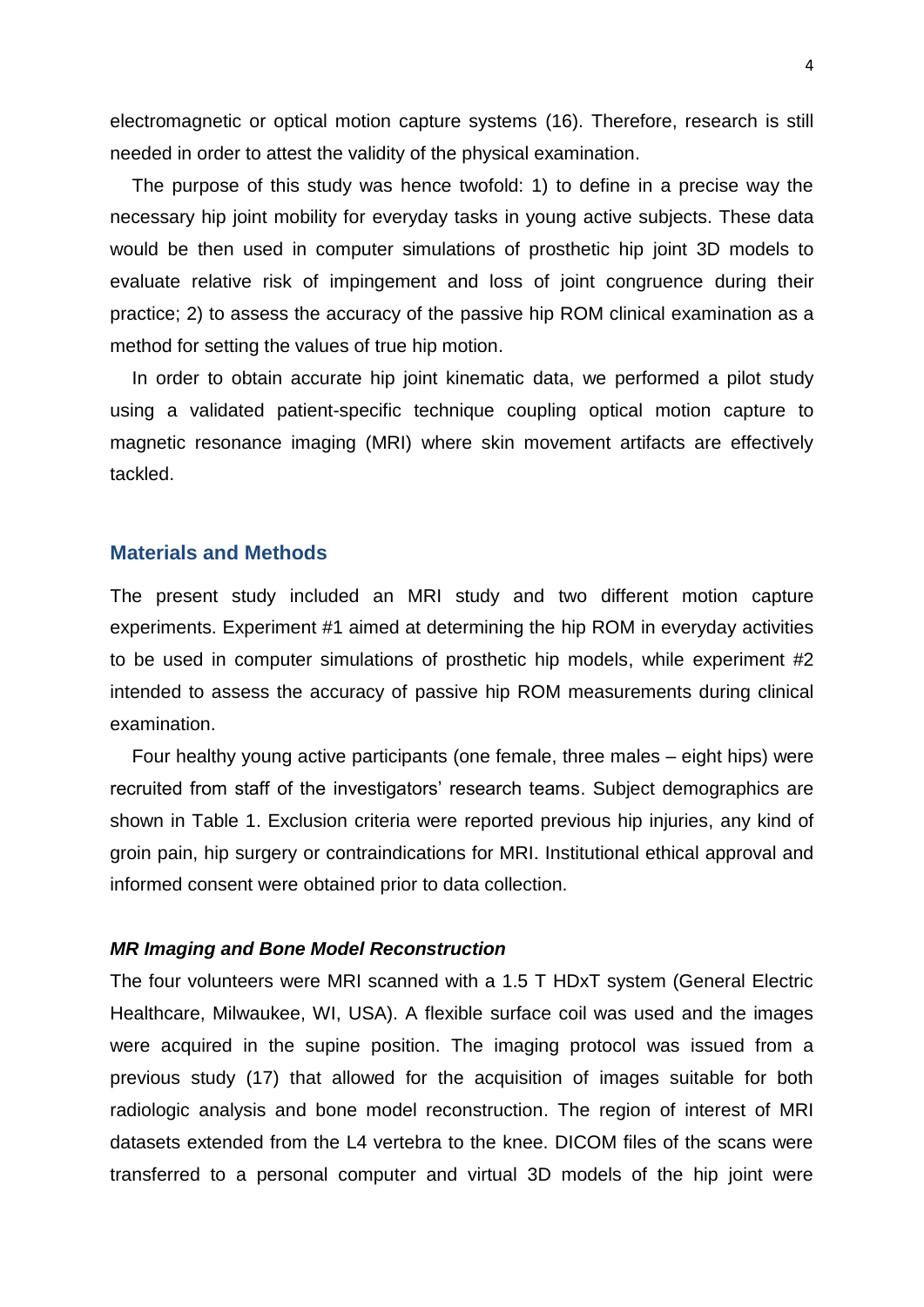reconstructed thanks to custom-made segmentation software (18). MRI was privileged over Computed Tomography (CT) imaging, because it was not invasive and the software used has proven to be very accurate for the reconstruction of hip 3D bone models from MRI data (mean  $\pm$  standard deviation error: 1.25  $\pm$  1.0 mm) (18). As a result, patient-specific 3D models of the pelvis and femur were reconstructed for each volunteer.

A musculoskeletal radiology specialist evaluated all images to assess any bony abnormalities, such as hip dysplasia or cam/pincer morphology. The morphological analysis included the following radiographic criteria: acetabular depth (19), acetabular version (17), lateral center edge (CE) angle (20), anterior CE angle (20), femoral head-neck alpha angle (21), neck-shaft angle (22) and femoral neck anteversion (22). Measurements were performed on the MRI scans in accordance with the methods cited in the mentioned references. Thus, the acetabular depth and version were considered as normal when the value was positive. For the angles, they were considered as normal when included in the following ranges: lateral CE angle within [25°, 39°]; anterior CE angle within [25°, 39°]; alpha angle < 55°; neck-shaft angle within [120°, 140°]; femoral neck anteversion < 15°.

#### *Motion Capture Experiment #1*

To record the hip ROM in everyday life, the four participants were equipped with spherical retroreflective markers ( $\varnothing$  14 mm) placed directly onto the skin using double sided adhesive tape. Two clusters of six markers were placed on the lateral and frontal parts of both thighs; six markers were also stuck on pelvic anatomical landmarks (e.g., anterior superior iliac spines). Additional markers were distributed over the body (trunk, upper limbs, legs and feet) to confer a more complete visualization from general to detailed.

Motion capture data from the participants were acquired during five activities: stand-to-sit, lie down on the floor, lace the shoes while seated and pick an object on the floor while sitting or standing. These movements were chosen, because they are known to be painful in case of hip disorders or prone to hip implants related complications (e.g., dislocation, impingements) (6, 7). Marker data were captured within a 108 m<sup>3</sup> measurement volume (6 x 6 x 3 m) using 24 infrared cameras (Vicon MXT40S, Oxford Metrics, UK), sampling at 120 Hz. Participants were asked to perform each activity three times. For the activities requiring a chair, a standard 45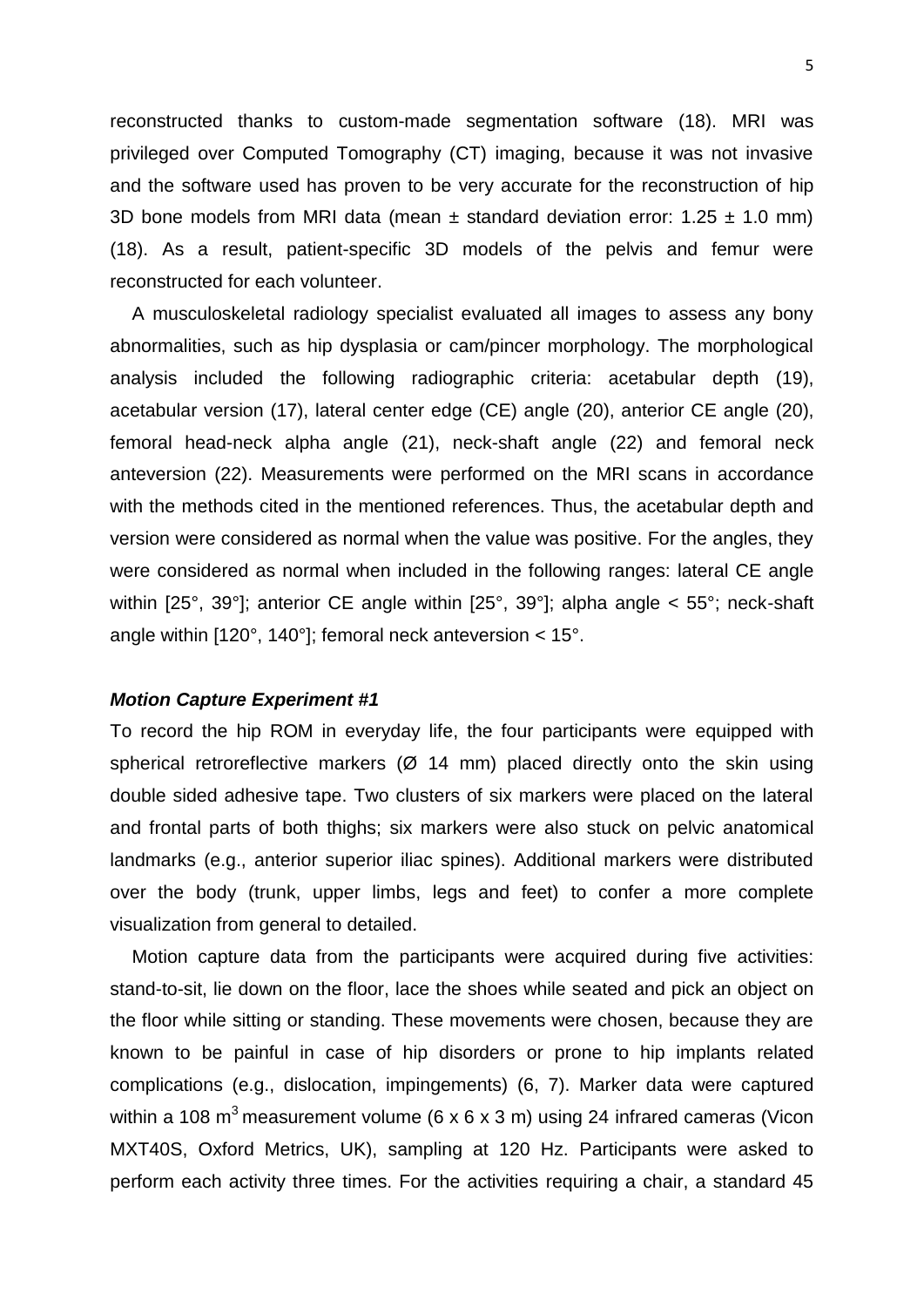cm height stool was used to ensure that all pelvic markers were visible to motion capture cameras.

# *Motion Capture Experiment #2*

In order to assess the accuracy of passive hip ROM measurement by physical examination, two orthopedic surgeons with different levels of experience were involved in this experiment. Surgeon #1 (junior) had 2 years of clinical experience. Surgeon #2 (senior) had 12 years of clinical experience. Each examiner performed successively and in turn a measurement of hip ROM of the participants' hips, while the motion of the subjects was simultaneously recorded using motion capture. Marker data were collected with the same motion capture system and the same markers set-up as those used for experiment #1.



**Figure 1.** Simultaneous measurement of the passive hip ROM by motion capture and physical examination by a surgeon using a hand held goniometer. The picture shows here the measurement of external rotation (seated with hip and knee flexed 90°).

Measurement of passive hip ROM was acquired according to the following sequences: 1) supine: maximal flexion, maximal internal/external rotation with hip flexed 90°, maximal abduction; 2) seated: maximal internal/external rotation with hip and knee flexed 90°. For all measurements, a hand held goniometer was used by the examiner to measure hip angles in those different positions according to the neutral zero method (23) (Fig. 1). Care was taken to stabilize the pelvis during passive motion to prevent overestimation of the motion values obtained. For both sequences, a standard hard table was utilized as an examination table in order to avoid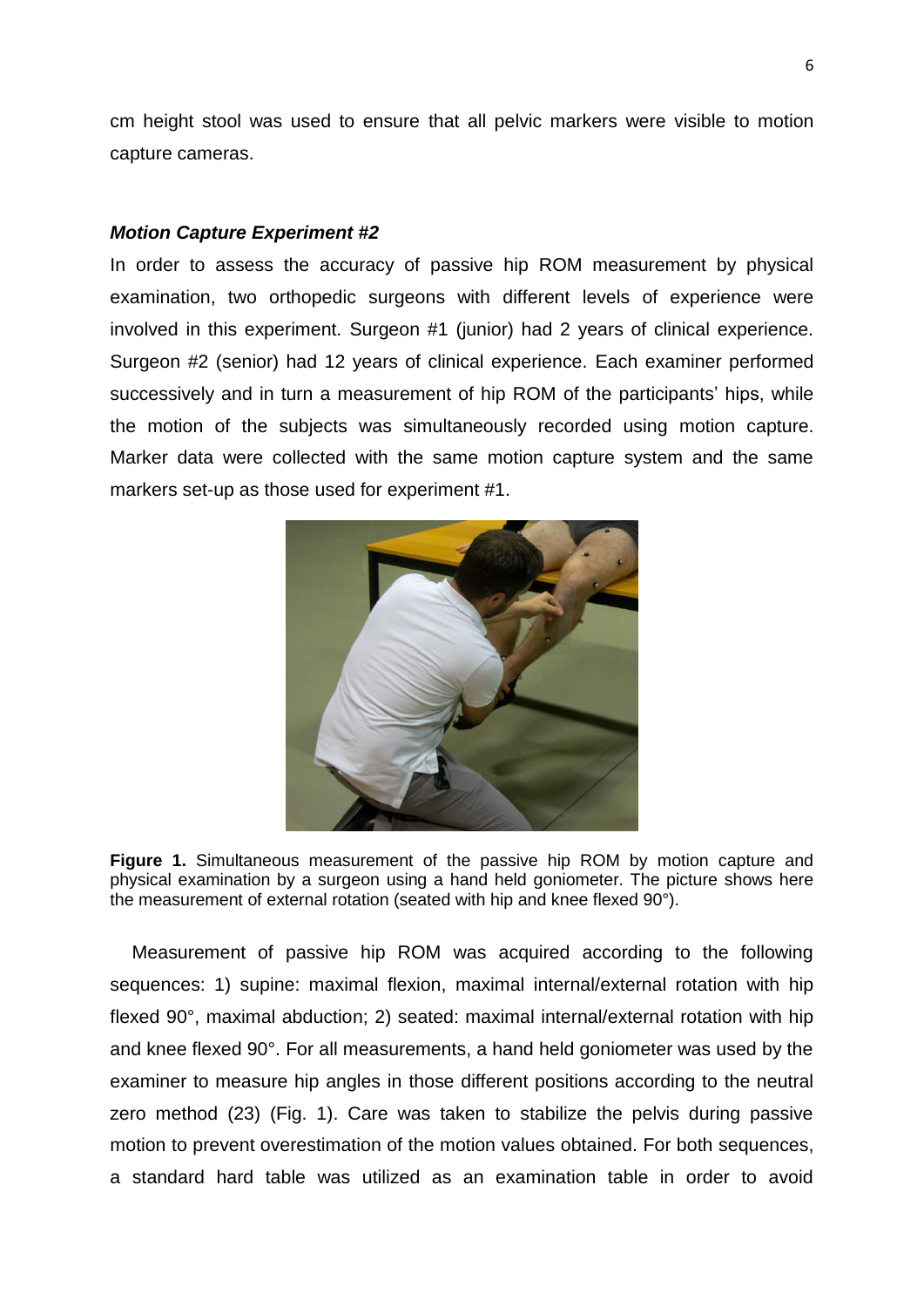movement artefacts occurring because of a mattress. The values obtained by the examiners were noted down to be later compared with the kinematic data computed from simultaneous motion capture.

# *Kinematic Analysis*

Marker data from motion capture experiments #1 and #2 were used to compute the 3D kinematics of the hip joint. The major drawback with optical motion capture systems is that markers are placed on the skin surface and move relatively to the underlying bone during activities with the deformation of the soft tissues. This represents an artefact and is usually referred to as soft tissue artefact (STA). STA has been proved to be the major source of errors in skin marker-based joint motion analysis (16). To solve this issue, we used a validated optimized fitting algorithm which accounted for STA and patient-specific anatomical constraints (24, 25). Indeed, computed motion was applied to the subject's hip joint 3D models reconstructed from their MRI data, which allowed accounting for the subject's anatomy and kinematic parameters (e.g., hip joint center). The accuracy of this algorithm was 0.4, 0.59, 0.24 mm for medio-lateral, antero-posterior and proximodistal translations, and 0.55°, 2.86°, 1.71° for flexion/extension, abduction/adduction and internal/external rotation, respectively. This provided sufficient accuracy for clinical use in the study of hip pathology and kinematics. Figure 2 shows examples of computed postures. A ball and stick representation of the overall skeleton was also added to improve the analysis and visualization of the motion.



**Figure 2.** Examples of computed postures from the motion capture experiment #1 (here the right hip), showing the markers set-up (small spheres) and the virtual skeleton: A) stand-to-sit activity, B) pick an object on the floor while standing and C) lace the shoes while seated.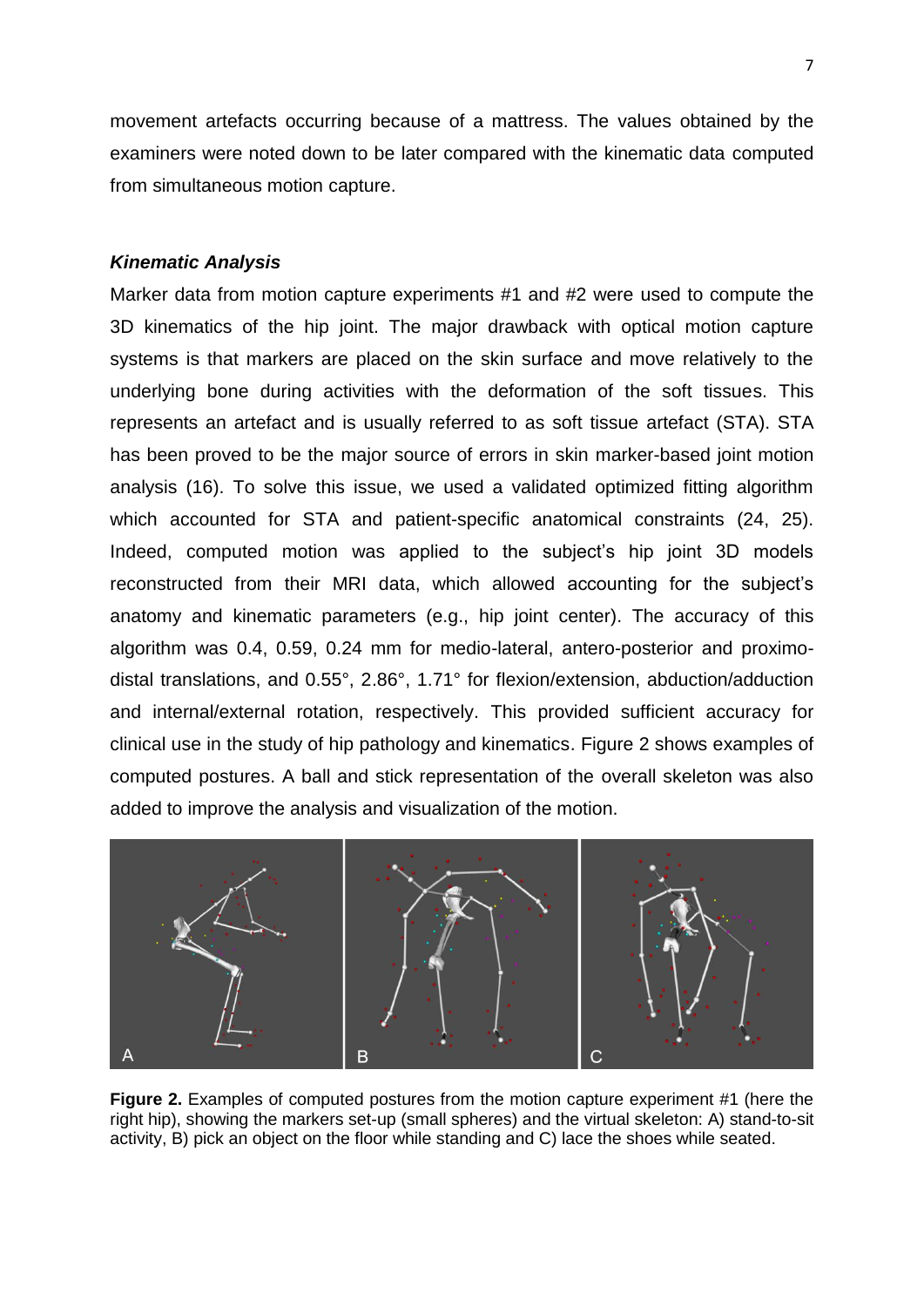To permit motion description of the hip joint, local coordinate systems (Fig. 3) were established based on the definitions suggested by the International Society of Biomechanics (26) to represent the pelvic and femoral segments using anatomical landmarks identified on the subject's bony 3D models. The hip joint center was calculated using a functional method (27). For the motion capture experiment #1, the hip ROM was quantified for each participant and for all recorded daily activities. This was obtained given the computed bones poses from motion capture data by calculating the relative orientation between the pelvic and femoral coordinate systems at each point of the movement (25). This was finally expressed in clinically recognizable terms (flex/ext, abd/add and IR/ER) by decomposing the relative orientation into three successive rotations (28). It is important to note that the computations were performed independently of the major anatomical planes (i.e., sagittal, transverse, frontal planes). For the motion capture experiment #2, passive hip ROM recorded during clinical examination were quantified with the same method. Relevant angles were computed when the examiners were holding position of the lower limb in order to be compared with their measurements.



**Figure 3.** Reconstructed pelvis and femur bone models with pelvic (*XYZ*) and femoral (*xyz*) coordinate systems in relation to the global coordinate system (*<sup>g</sup>X <sup>g</sup>Y <sup>g</sup>Z*). By computing the relative orientation of the femoral frame to the pelvic frame, the relative orientation between the pelvis and femur can be determined and decomposed into three successive rotations (flex/ext, abd/add and IR/ER).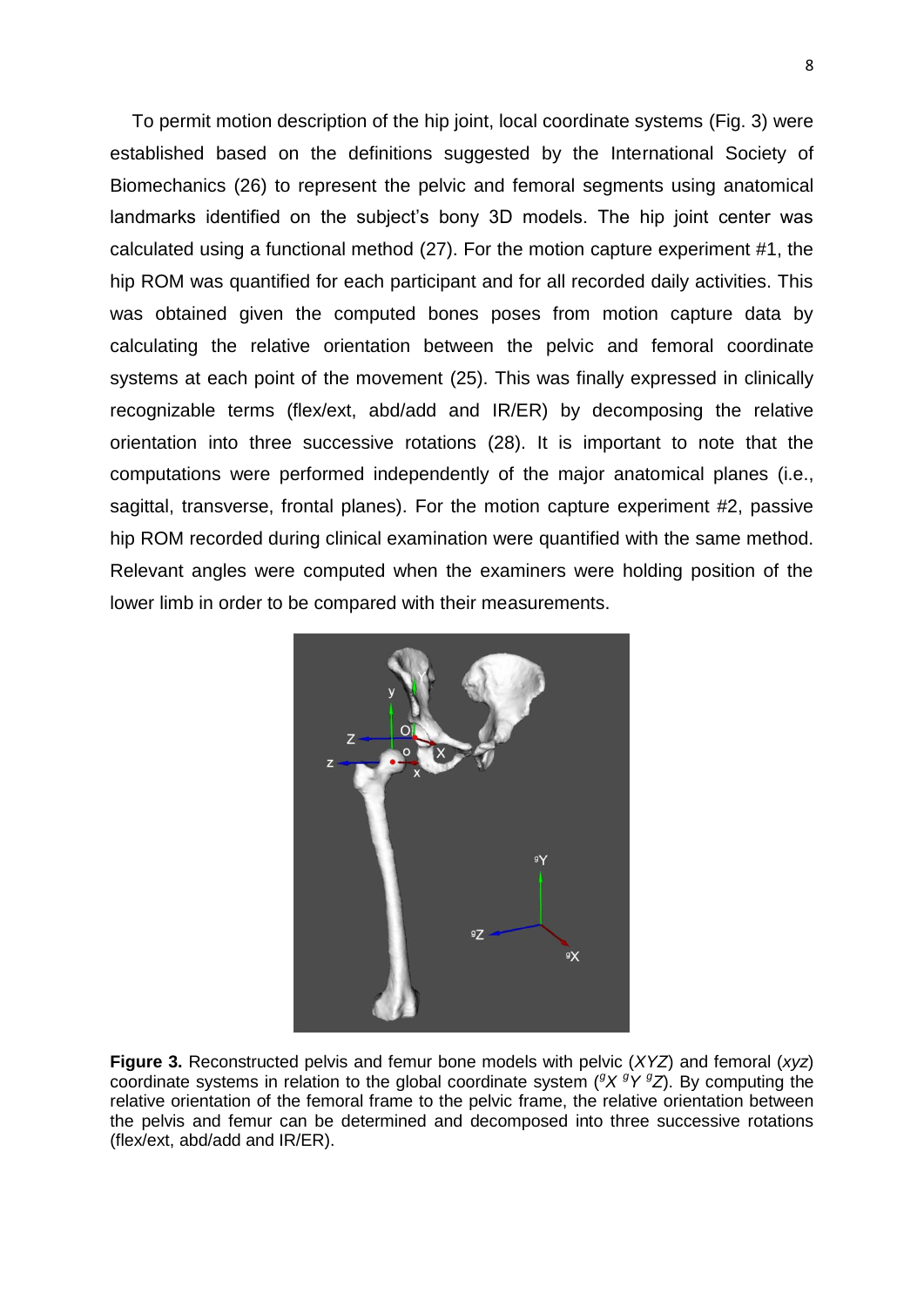#### *Simulation of Prosthetic Hips*

Movements recorded in the motion capture experiment #1 were applied to prosthetic hip models, in order to evaluate relative risk of impingement and joint instability during everyday activities. To this aim, a three-dimensional hip model with a prosthesis constituted by an acetabular cup of 48 mm and a femoral head of 28 mm diameter was created. Bone geometry was obtained from a 3D reconstruction of a pelvic CT in a young patient undergoing hip arthroplasty. Acetabular and femoral implants were modeled according to a standard commercial design (Medacta International, Castel San Pietro, Switzerland). The femoral component was implanted respecting the natural anteversion of the femur being parallel to the posterior cortex of the femoral neck. To explore the effect of acetabular component positioning, nine acetabular cup positions (combinations of 40°, 45° and 60° of inclination with 0°, 15° and 30° of anteversion) were chosen, including and extending beyond the conventional "safe zone" of 30°-50° of inclination and 5-25° of anteversion (29). Coordinate systems were established for the pelvis and femur based upon anatomical landmarks and definitions of the International Society of Biomechanics (26).

Simulation was executed with custom-made software that allows testing of the prosthetic hip model with real-time evaluation of impingement and joint instability (30). Hip angles (3 rotations) computed from motion capture data were first applied at each time step to the prosthetic model in its anatomical frame. Then, a collision detection algorithm (24, 25) was used to virtually locate any prosthetic or bony impingements. The impingement zone was denoted using a color scale (Fig. 4) of increasing contact (e.g., blue = no contact, red = highest contact) and its location documented based on a reference system dividing the acetabulum into 8 sectors (position 1, anterior; position 2, anterosuperior; position 3, superior; position 4, posterosuperior; position 5, posterior; position 6, posteroinferior; position 7, inferior; position 8, anteroinferior). When impingement occurred, the hip ROM was noted down. Moreover, femoral head translations were computed to evaluate the joint congruence. Since no loads were applied to the joint, the computed translations should therefore be viewed as only representative of joint instability or subluxation rather than dislocation. The reader can refer to the reference (30) for a more comprehensive description of the simulation technique. The five different daily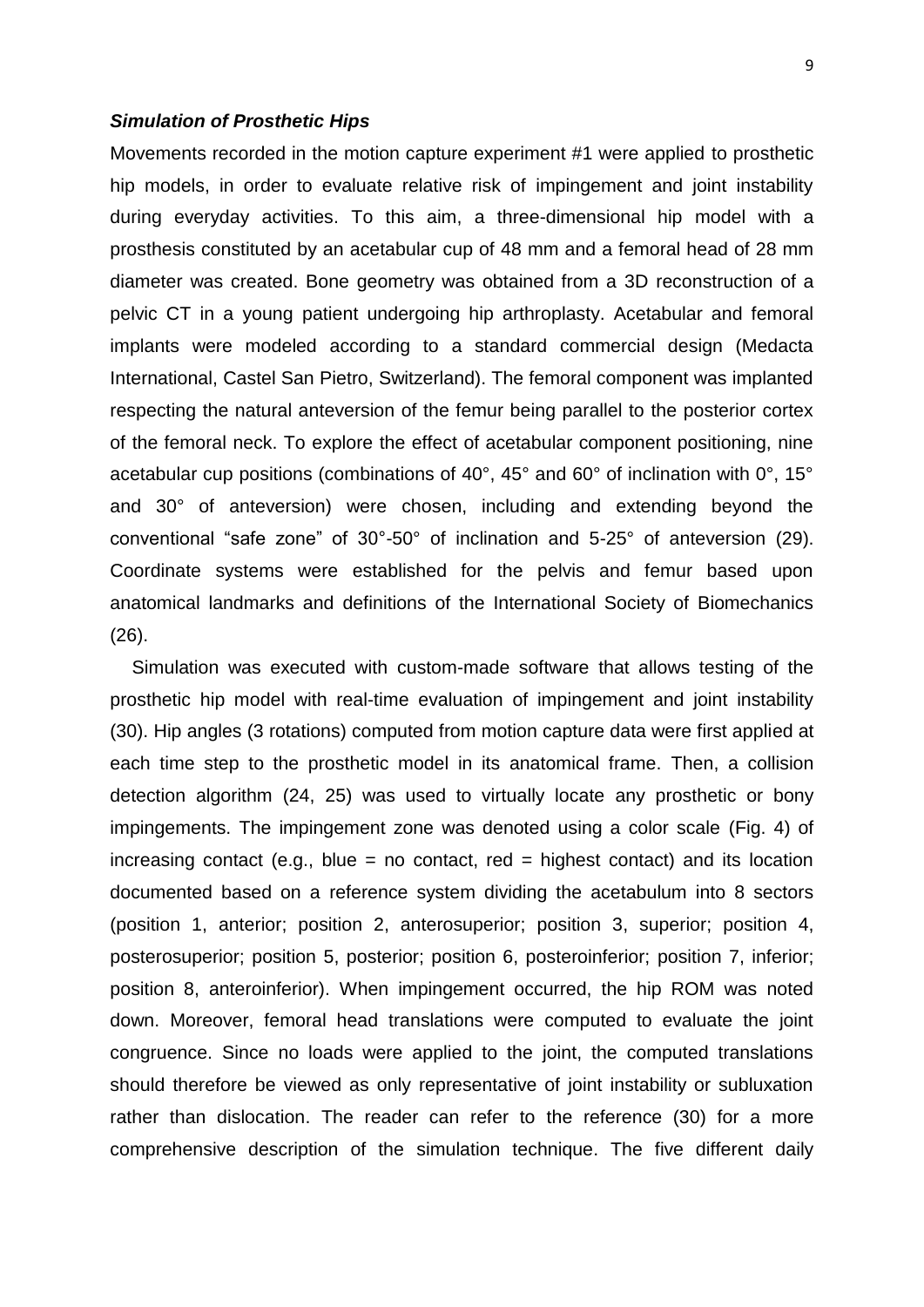activities (three trials for each subject) were examined, thus a total of 60 simulations were performed for each cup position.

# *Statistical Analysis*

We analyzed all subject's hips according to the radiographic criteria. Maximum hip ROM from the three trials recorded in experiment #1 was determined for all participants and for all daily activities. For the simulations, we calculated the frequency of prosthetic and bony impingement and the distribution of the zone of impingement. We also computed the hip ROM and the amount and direction of subluxation when impingement occurred. We computed the errors made by the two examiners during the clinical exams recorded in experiment #2. The two different tests for measuring hip internal/external rotation (supine or seated) were also compared. For the comparisons between the goniometer and the motion capture measurements, Kolmogorov-Smirnov tests were first used to test for a normal distribution. Then, two-tailed Wilcoxon Signed-Rank tests were performed. A significance level was chosen at  $p < 0.05$ . Descriptive statistics are presented as mean, range and standard deviations (SD) for each figure. The statistical software package R, version 3.1.1 was employed.

# **Results**

#### *Imaging Data*

According to the morphological analysis, the hips of the four volunteers did not present any cam or pincer morphology. No dysplastic hips, acetabular retroversion, femoral neck retroversion, deep acetabulum or abnormal offset of the femoral headneck junction was noted. It was concluded that based on the radiologic criteria all eight measured hips were morphologically normal. Table 2 summarizes the results of our morphological analysis. For the femoral head-neck alpha angles, only the measures in anterior and anterosuperior positions are reported, since they are the more significant.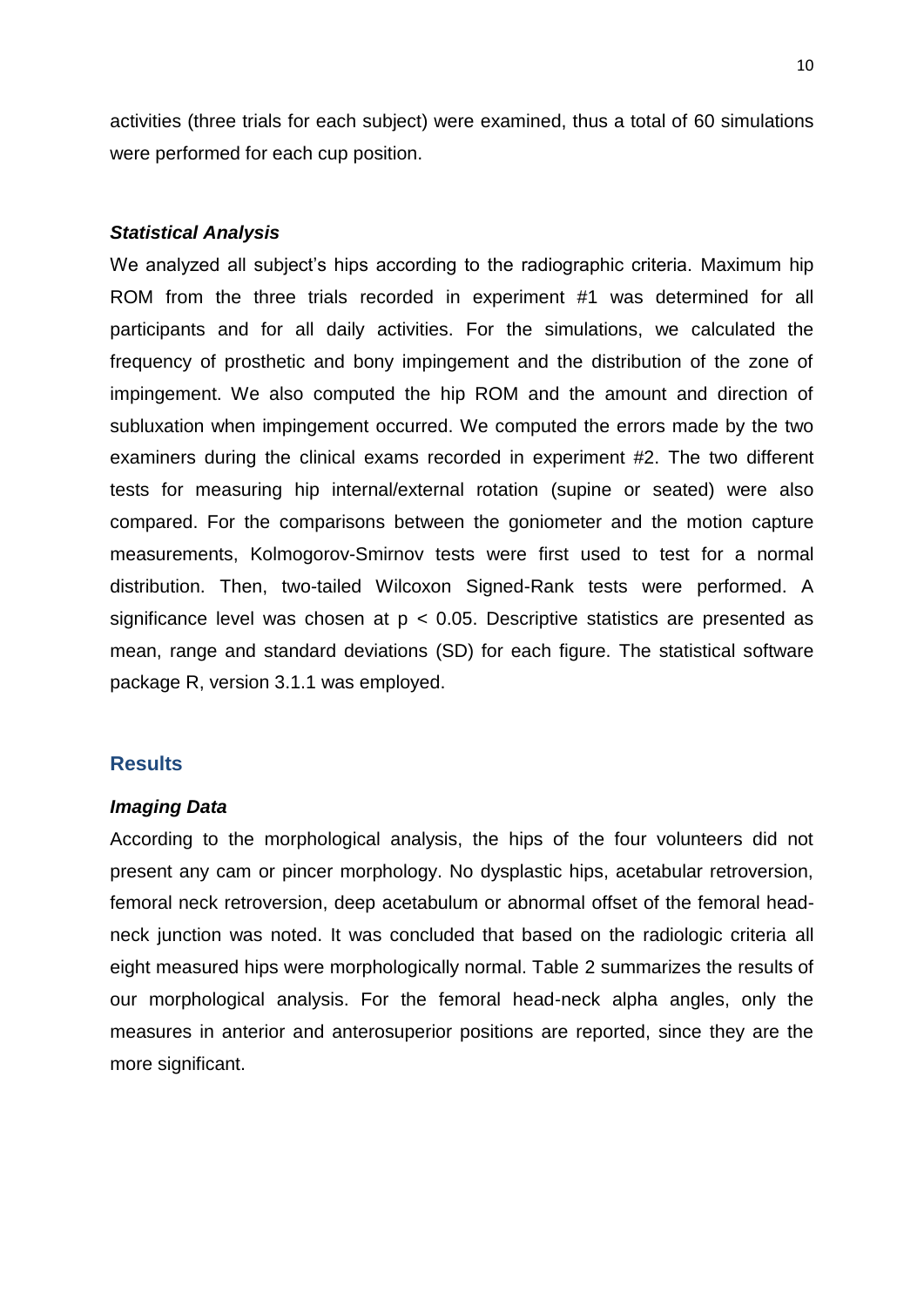#### *Motion Data*

As shown in Table 3, daily activities involve intensive hip flexion. For all movements, a minimum of 95° hip flexion was required. Globally, the angles showed low standard deviations (range: 3.6 – 12.2), suggesting that movements were performed similarly across subjects.

Regarding the clinical examination, the errors made by the examiners varied in the range of  $\pm$  10°, except for the flexion and abduction where the errors were more significant (Table 4, flexion: mean  $9.5^{\circ}$ , range  $-7^{\circ} - 22^{\circ}$ , p = 0.058; abduction: mean 19.5°, range:  $8 - 32$ °,  $p = 0.014$ ). No substantial differences between the errors made by the two examiners were noted (average error for each examiner: 7.4° vs. 8.4°). In Table 4, it is also interesting to note that examiners tended to overestimate flexion, abduction and internal rotation in supine position (positive mean values), while internal and external rotation tended to be slightly underestimated (negative mean values) in sitting position. For the differences between the hip internal/external rotations when measured in supine or sitting position, the results issued from both orthopedists and motion capture measurements showed that the two tests did not yield similar results. Particularly, internal rotation was lower in supine than sitting for all measurements. Similarly, external rotation was always higher in supine than sitting.

#### *Simulation Data*

Simulations showed collisions occurring at maximal ranges of motion in all cup positions (Table 5). For all activities, cups with more inclination and anteversion encountered less impingement. ROM in flexion increased with increasing cup anteversion (e.g., 99° at 45°/0°, 101° at 45°/15°and 103° at 45°/30° in average during pick an object on the floor while seated). Regardless of the cup positions, most impingements were observed during lie down (83/108 trials, 77%) and lace the shoes (63/108 trials, 58%) which were the movements requiring the highest hip flexion. Both prosthetic and bony impingements were observed (Fig. 4), but prosthetic impingements were the most frequent (251 prosthetic impingements vs. 117 bony impingements out of 540 trials tested). Bony impingements between the medial corner of the femoral osteotomy and the anterior inferior iliac spine (subspine impingement) occurred during lie down (50%), lace the shoes (33%), pick an object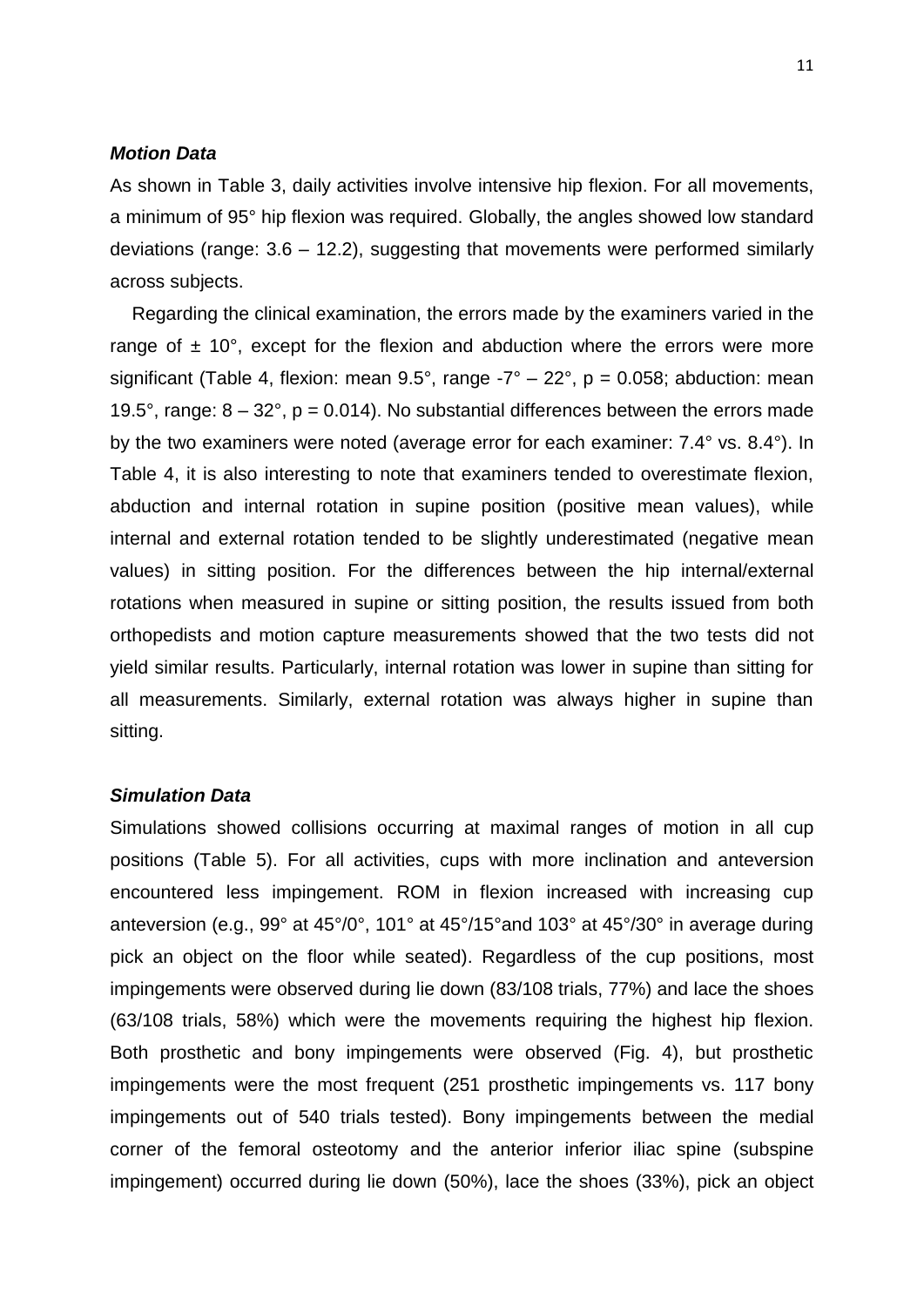on the floor while standing (25%), and their frequency was indifferent of the cup positioning. Concerning the location of impingements, they were located in either the anterosuperior or anterosuperior/superior area of the acetabulum (position 2 and 2/3 according to our documentation).

Subluxations followed the same trend and were less important in cups with more inclination and anteversion (e.g., 5.1 mm at 40°/0°, 2.5 mm at 45°/15°and 0.3 mm at 60°/30° in average during lie down). For all cup positions and all activities, subluxations occurred in a posterior direction as a consequence of impingements.



**Figure 4.** Visualization of the impingement region during simulation (lateral and posterior views). The colors represent the area of increased contact (blue = no contact, red = highest contact). A) Prosthetic impingement between the stem and the cup/liner (cup at 40°/0°, lace the shoes). B) Prosthetic impingement between the stem and cup/liner including bony impingement between the medial corner of the femoral osteotomy and the anterior inferior iliac spine (cup at 45°/15°, lie down).

# **Discussion**

To date, there is no clear consensus as to the amplitude of the "normal hip". Moreover, young patients are increasingly receiving surgical treatment for early onset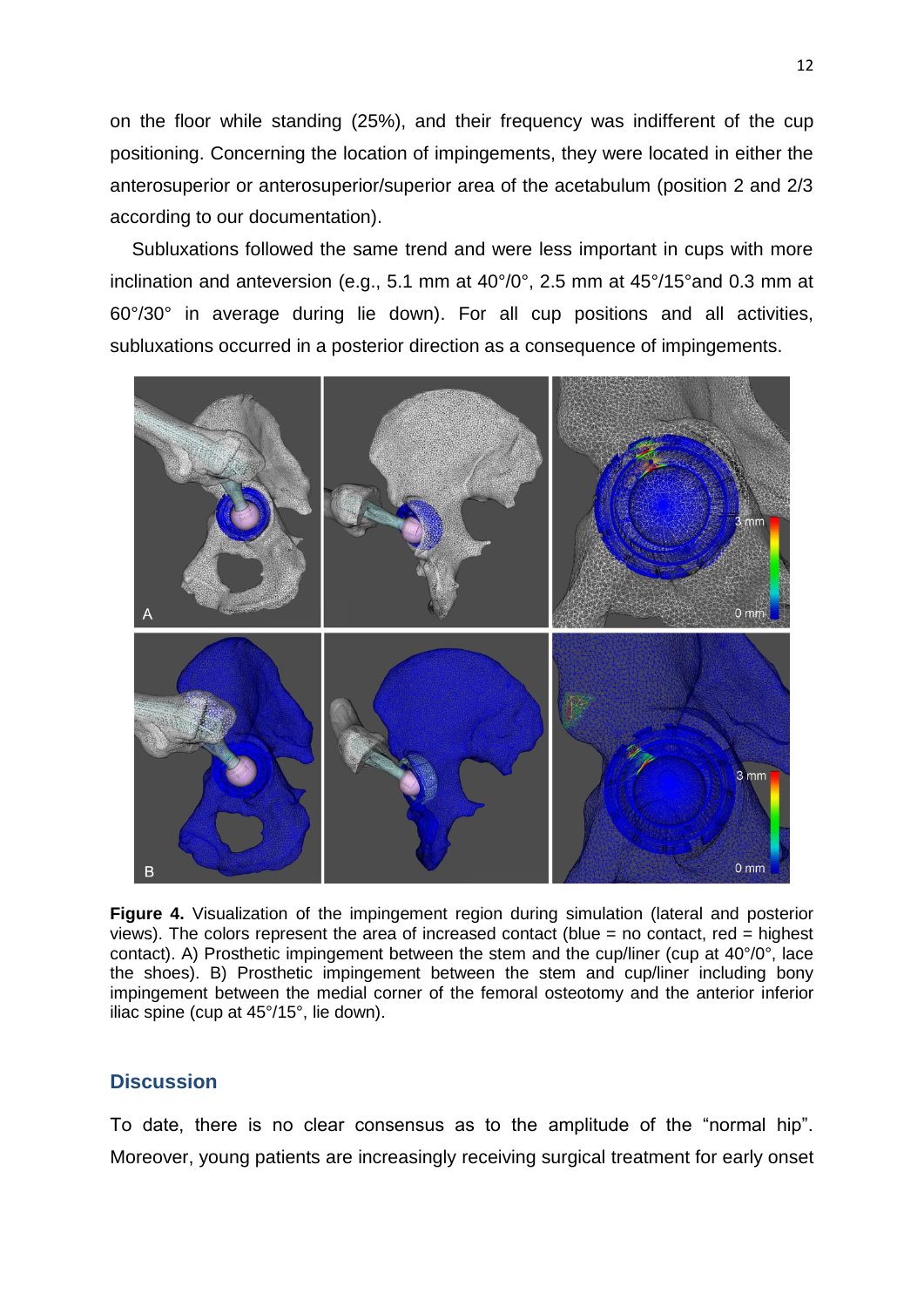hip disease. Current research related to THA generally focuses on the analysis of typical patients undergoing THA. Unlike previous works, we have presented an invivo study based on motion capture and MRI to accurately determine the ROM of the hip joint in young active subjects during daily activities. With the use of captured motion, computer simulations of prosthetic hip joint 3D models were performed to evaluate impingement and related joint instability during their practice. As far as we know, this is the first study that aims to objectively assess the accuracy of passive hip ROM measurements during physical examination.

Daily activities of a "normal hip" involve intensive hip flexion. For all movements, a minimum of 95° hip flexion was required, lacing the shoes and lying down being the more demanding. Abduction/adduction and internal/external rotation remained low and variable across subjects. As expected, the necessary hip joint mobility for everyday tasks in young active subjects was significant, which could explain why such motion can yield hip pain or possible early implant failure.

Regarding this latter aspect, simulations showed frequent impingements during movements occurring at maximal ranges of motion. No cup position was spared, but the ones with more inclination and anteversion encountered less impingement for all activities. This could be explained by the type of movements tested requiring a high degree of flexion, which renders the cups with less inclination and anteversion more favorable to abutment during such motion. We did not perform testing of movements of daily living requiring extension such as pivoting in a standing position or rolling over in bed, which could have yielded different results. It is also important to note that cups with more inclination or anteversion are often subject to greater stress concentrations and wear (7, 31). In terms of mobility, our data showed that the ROM in flexion increased with increasing cup anteversion, as previously noted (9, 10). Moreover, leaning over from a seated position to tie a shoe or lying down on the floor proved to be the most impingement-prone challenges. Concerning the location of impingement, they were mainly located in the anterosuperior area of the acetabulum leading to posterior subluxation. These instability patterns were consistent with previous works (7, 10). Eventually, both prosthetic and bony impingements were observed. The frequency of bony impingements was indifferent of the cup positioning. This may be due to the geometry of the bones used in the simulation with the high amplitude of movements tested which render the conflict inevitable whatever the position of the cup.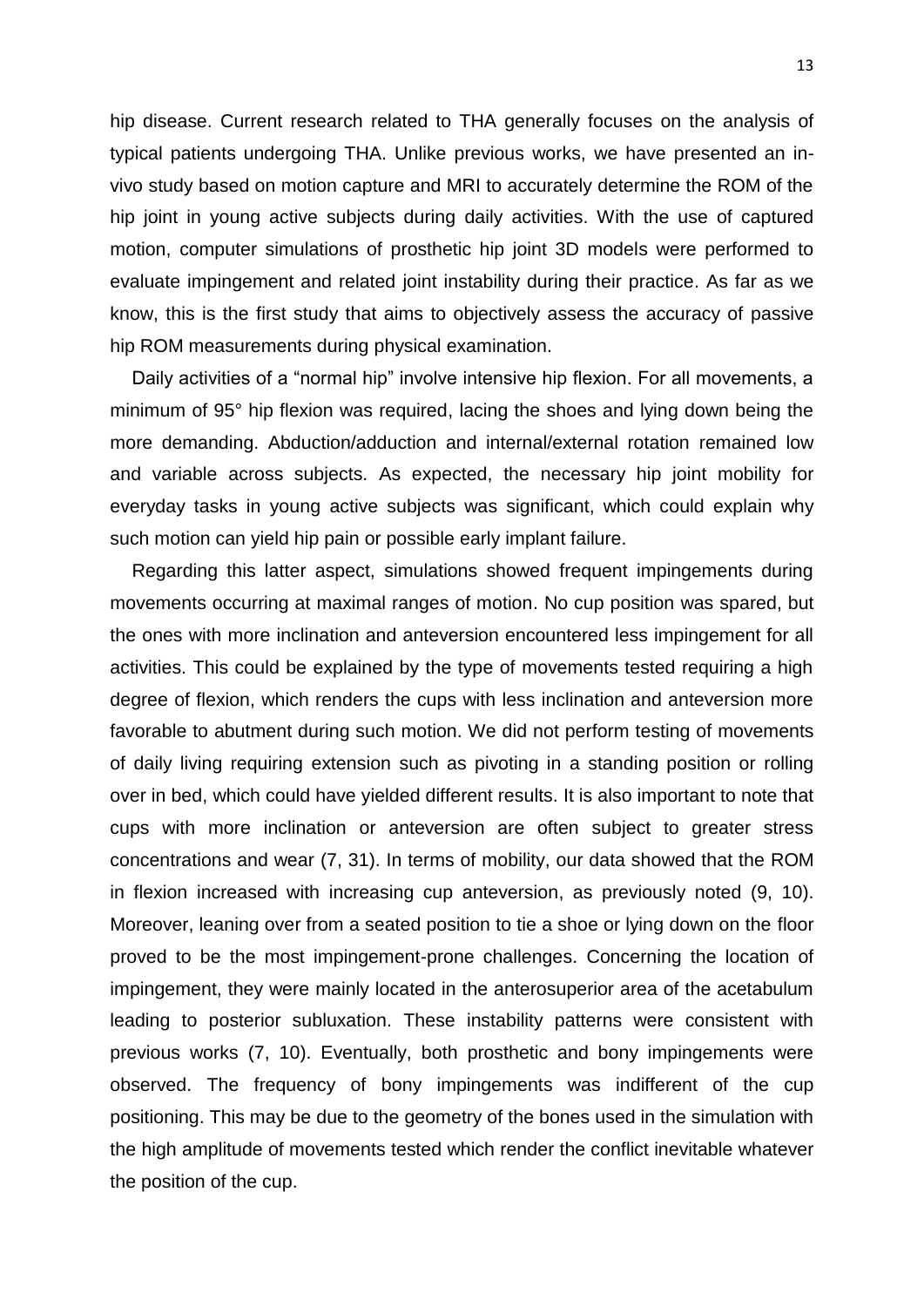Concerning physical examination, the results showed that the errors made by the two examiners were acceptable for internal/external rotation, but were quite significant when evaluating passive flexion and abduction. For these last two measurements, virtual simulations of the process revealed interesting motion trends of the pelvis during the exams. During flexion, a posterior rotation of the pelvis in the sagittal anatomical plane was observed. This movement was accompanied by a slight flexion of the hip joint that hence followed the alignment of the acetabulum. During abduction, a medial rotation of the pelvis in the frontal anatomical plane was observed. These motion patterns could explain why examiners overestimated the values of these two measurements by ignoring subtle motion of the pelvis. Regarding the differences between the two tests for measuring hip internal/external rotation, internal rotation was lower in supine than sitting, while external rotation was higher in supine than sitting. The errors made by the examiners were equivalent in both tests. Therefore, both tests should be performed when examining the hip joint since the results observed express different values of pelvic position variation. The examiner's experience was also not found to be a determining factor.

Several study limitations need to be stated: Firstly, the collection of motion data was based on a small number of participants. This work is part of a larger research project that aims to improve the pre-operative planning for THA by including a dynamic simulation of the prosthesis using motion data in everyday life of representative subjects. Our goal was to perform a pilot study to attest the validity of the methods developed before performing clinical studies with patients undergoing THA. Secondly, potential sources of errors should be mentioned such as the 3D bone reconstruction from MRI data (error  $\approx$  1.25 mm) and the kinematics computation from motion capture data (translational error  $\approx 0.5$  mm, rotational error  $\leq 3^{\circ}$ ). Thirdly, our prosthetic joint simulation ignores the contributions of loads and soft tissue structures around the joint that could play a role in the impingement and dislocation mechanisms. Finally, the radiological analysis for hip abnormalities was based on native hip MRI (reliability of the findings estimated at 65%) and not MR arthrography that may offer better definition of intra-articular pathology.

Daily activities involve important hip flexion that could expose the prosthetic hip to impingement and subluxation. This information should be considered in the surgical planning and prosthesis design when restoring hip mobility and stability, particularly when dealing with young active patients. The clinical examination seems to be a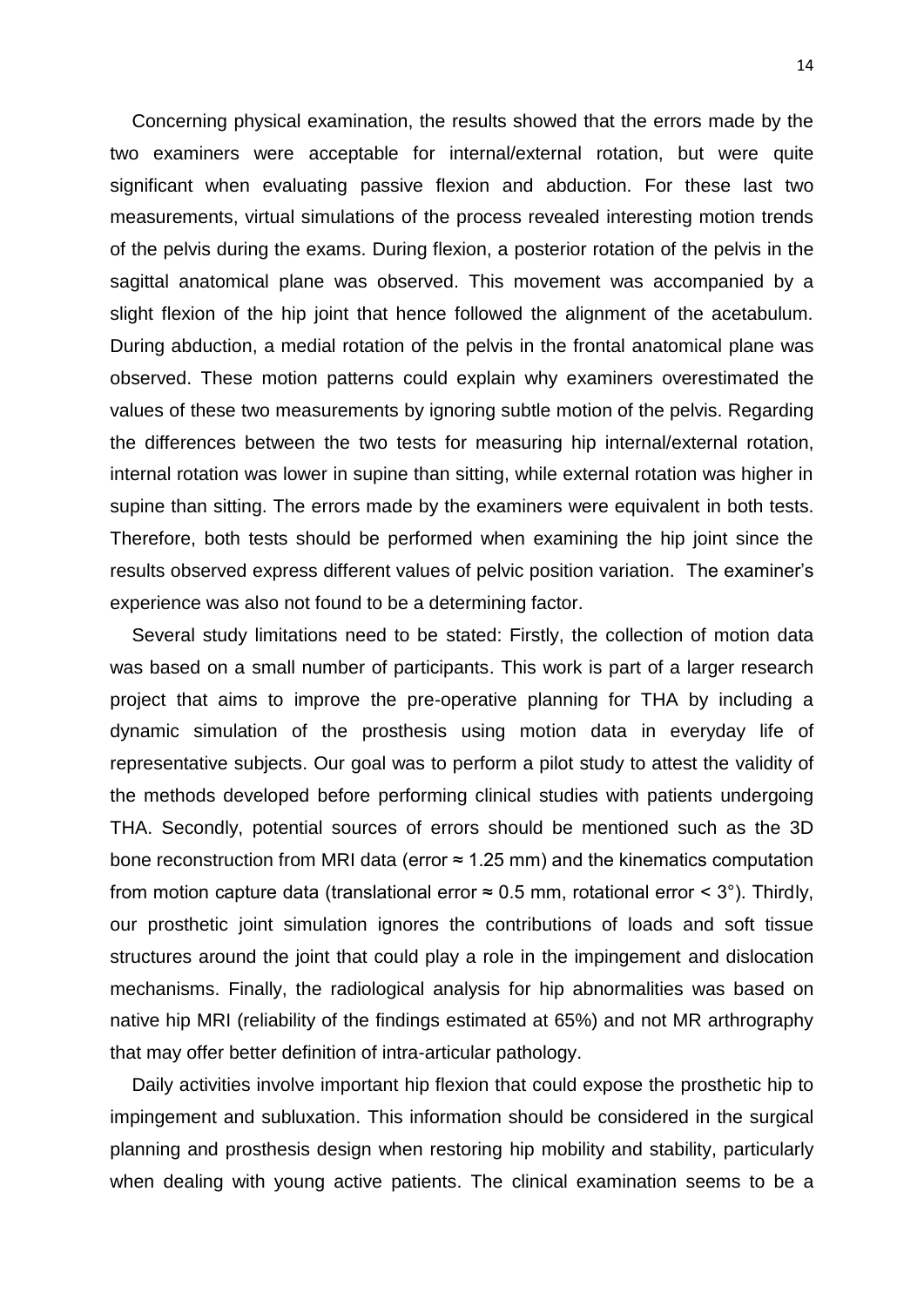precise method for determining passive hip motion, if extra care is taken to stabilize the pelvis during flexion and abduction to prevent overestimation of the range of motion. Further studies are required before attesting the accuracy of this test.

# **Conflict of interest**

None of the authors have any conflict of interest to disclose.

# **Acknowledgements**

This research work was supported by the MyHip: Patient-Specific Pre-operative Planning and Intra-operative Surgical Guidance for Total Hip Arthroplasty project funded by the Swiss Commission for Technology and Innovation (CTI n° 13573.1 PFFLE-LS). We would like to thank Dr. Placido Bartolone for his participation in the motion capture experiment #2 and Matteo Ponzoni for his help in the preparation of the different implant configurations.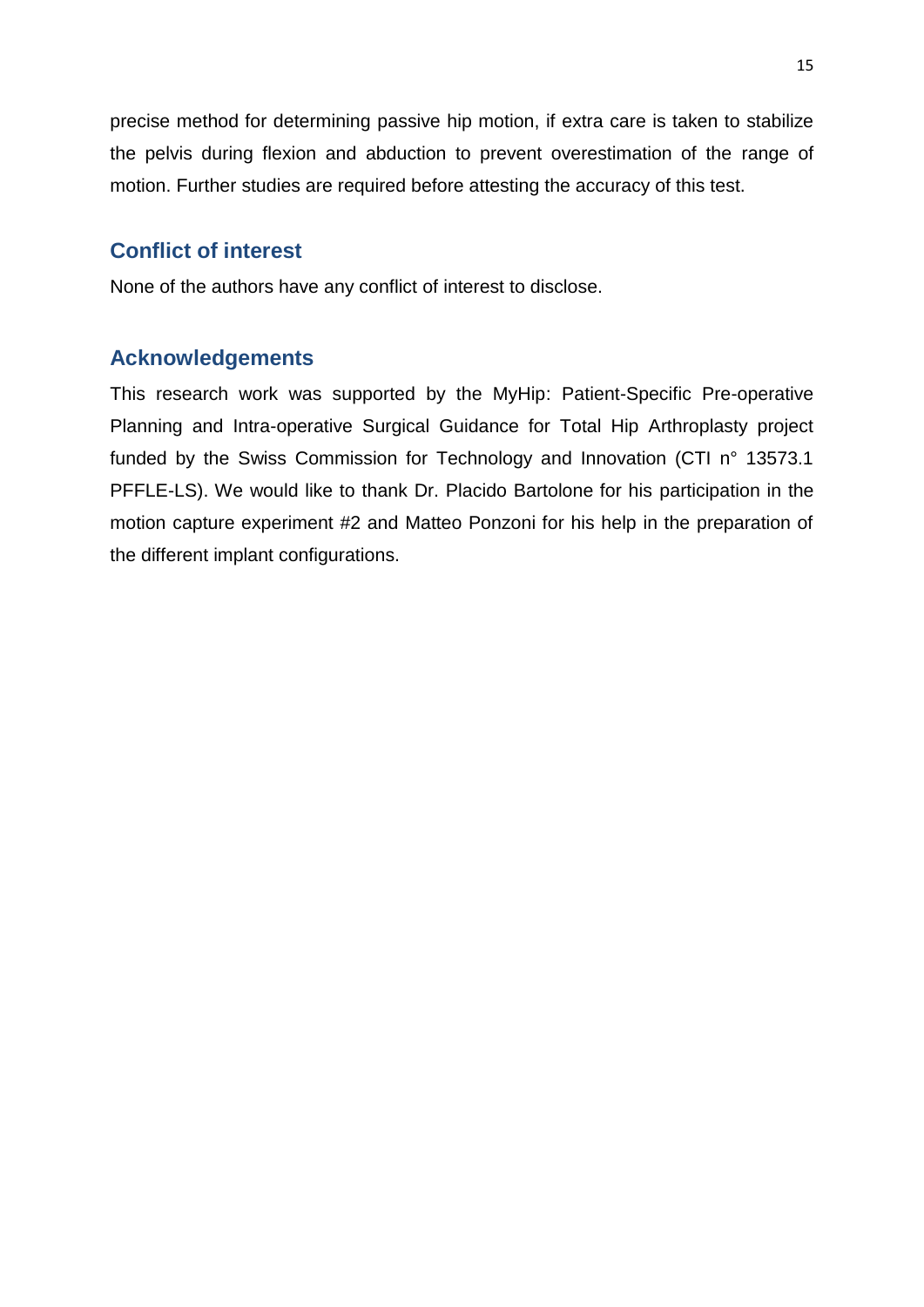# **References**

1. Kurtz SM, Lau E, Ong K, Zhao K, Kelly M, Bozic KJ. Future Young Patient Demand for Primary and Revision Joint Replacement: National Projections from 2010 to 2030 *Clin Orthop Rel Res.* 2009;467:2606-2612.

2. Nemesand S, Gordonand M, Rogmark C, Rolfson O. Projections of total hip replacement in Sweden from 2013 to 2030 *Acta Orthopaedica.* 2014;85:238-243.

3. Barrack RL. Dislocation after total hip arthroplasty: implant design and orientation *J Am Acad Orthop Surg.* 2003;11:89-99.

4. Malik A, Maheshwari A, Dorr LD. Impingement with total hip replacement *J Bone Joint Surg Am.* 2007;89:1832-1842.

5. Peter R, Lubbeke A, Stern R, Hoffmeyer P. Cup size and risk of dislocation after primary total hip arthroplasty *J Arthroplasty.* 2011;26:1305-1309.

6. Nadzadi ME, Pedersen DR, Yack HJ, Callaghan JJ, Brown TD. Kinematics, kinetics, and finite element analysis of commonplace maneuvers at risk for total hip dislocation *J Biomech.* 2003;36:577-591.

7. Pedersen DR, Callaghan JJ, Brown TD. Activity-dependence of the "safe zone" for impingement versus dislocation avoidance *Med Eng Phys.* 2005;27:323-328.

8. D'Lima DD, Urquhart AG, Buehler KO, Walker RH, Jr CW Colwell. The effect of the orientation of the acetabular and femoral components on the range of motion of the hip at different head-neck ratios *J Bone Joint Surg Am.* 2000;82:315-321.

9. Higa M, Tanino H, Abo M, Kakunai S, Banks SA. Effect of acetabular component anteversion on dislocation mechanisms in total hip arthroplasty *J Biomech.* 2011;44:1810- 813.

10. Patel AB, Wagle RR, Usrey MM, Thompson MT, Incavo SJ, Noble PC. Guidelines for Implant Placement to Minimize Impingement During Activities of Daily Living After Total Hip Arthroplasty *J Arthroplasty.* 2010;25:1275-1281.

11. Widmer KH, Zurfluh B. Compliant positioning of total hip components for optimal range of motion *J Orthop Res.* 2004;22:815-821.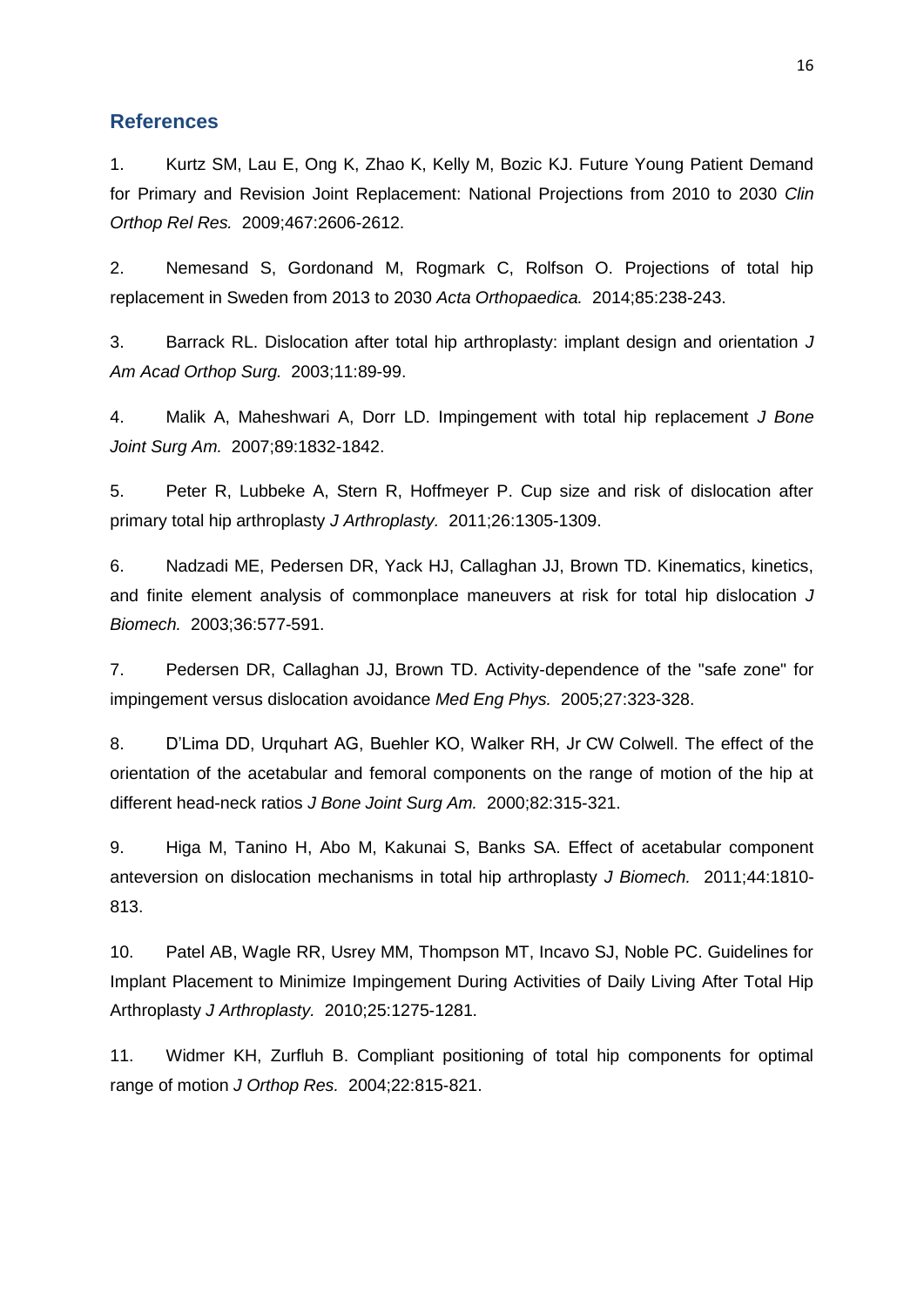12. Clapis PA, Davis SM, Davis RO. Reliability of inclinometer and goniometric measurements of hip extension flexibility using the modified Thomas test *Physiother Theory Pract.* 2008;24:135-141.

13. Moreside JM, McGill SM. Quantifying normal 3D hip ROM in healthy young adult males with clinical and laboratory tools: Hip mobility restrictions appear to be plane-specific *Clin Biomech.* 2011;26:824-826.

14. Nussbaumer S, Leunig M, Glatthorn JF, Stauffacher S, Gerber H., Maffiuletti N.A.. Validity and test-retest reliability of manual goniometers for measuring passive hip range of motion in femoroacetabular impingement patients *BMC Musculoskelet Disord.* 2010;11:194.

15. Roach S, Juan JG San, Suprak DN, Lyda M. Concurrent validity of digital inclinometer and universal goniometer in assessing passive hip mobility in healthy subjects *Int J Sports Phys Ther.* 2013;8:680-688.

16. Leardini A, Chiari L, Croce U Della, Cappozzo A. Human movement analysis using stereophotogrammetry Part 3: Soft tissue artifact assessment and compensation *Gait & Posture.* 2005;21:212-225.

17. Kolo FC, Charbonnier C, Pfirrmann CWA, et al. Extreme Hip Motion in Professional Ballet Dancers: Dynamic and Morphologic Evaluation Based on MRI *Skeletal Radiology.*  2013;42:689-698.

18. Schmid J, Kim J, Magnenat-Thalmann N. Robust Statistical Shape Models for MRI Bone Segmentation in Presence of Small Field of View *Med Image Anal.* 2011;15:155-168.

19. Pfirrmann CWA, Mengiardi B, Dora C, Kalberer F, Zanetti M, Hodler J. Cam and Pincer Femoroacetabular Impingement: Characteristic MR Arthrographic Findings in 50 Patients *Radiology.* 2006;240:778-785.

20. Stelzeneder D, Hingsammer A, Bixby SD, Kim Y-J. Can Radiographic Morphometric Parameters for the Hip Be Assessed on MRI? *Clin Orthop Rel Res.* 2013;471:989-999.

21. Nötzli HP, Wyss TF, Stöcklin CH, Schmid MR, Treiber K, Hodler J. The contour of the femoral head–neck-junction as a predictor for the risk of anterior impingement *J Bone Joint Surg Br.* 2002;84:556-560.

22. Duthon VB, Charbonnier C, Kolo FC, et al. Correlation of Clinical and MRI Findings in Hips of Elite Female Ballet Dancers *Arthroscopy.* 2013;29:411-419.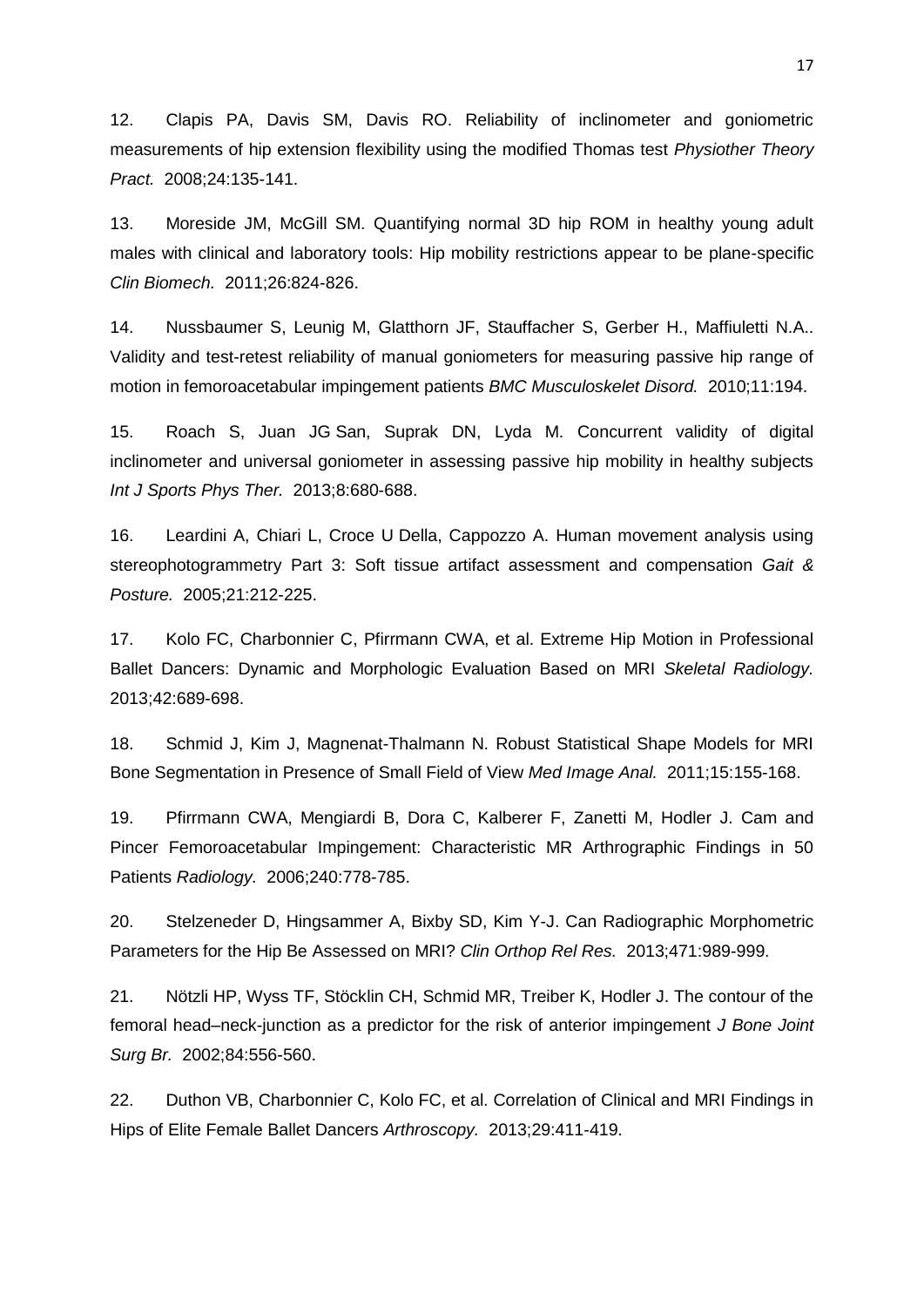23. Cave EF, Roberts SM. A method of measuring and recording joint function *J Bone Joint Surg.* 1936;18:455-466.

24. Charbonnier C, Assassi L, Volino P, Magnenat-Thalmann N. Motion Study of the Hip Joint in Extreme Postures *Vis Comput.* 2009;25:873-882.

25. Charbonnier C, Kolo FC, Duthon VB, et al. Assessment of Congruence and Impingement of the Hip Joint in Professional Ballet Dancers *Am J Sports Med.* 2011;39:557- 566.

26. Wu G, Siegler S, Allard P, et al. ISB recommendation on definitions of joint coordinate system of various joints for the reporting of human joint motion - part I: Ankle, hip and spine *J Biomech.* 2002;35:543-548.

27. Gilles B, Kolo FC, Magnenat-Thalmann N, et al. MRI-based Assessment of Hip Joint Translations *J Biomech.* 2009;42:1201-1205.

28. Grood ES, Suntay WJ. A joint coordinate system for the clinical description of threedimensional motions: application to the knee *J Biomech Eng.* 1983;105:136-144.

29. Lewinnek GE, Lewis JL, Tarr R, Compere CL, Zimmerman JR. Dislocations after total hip-replacement arthroplasties *J Bone Joint Surg Am.* 1978;60:217-220.

30. Charbonnier C, Chague S, Bernardoni M, Panzoni M, Hoffmeyer P, Christofilopoulos P. Sexual Activity after Total Hip Arthroplasty: A Motion Capture Study *J Arthroplasty.*  2014;29:640-647.

31. D'Lima DD, Chen PC, Colwell CW. Optimizing acetabular component position to minimize impingement and reduce contact stress *J Bone Joint Surg Am.* 2001;83:87-91.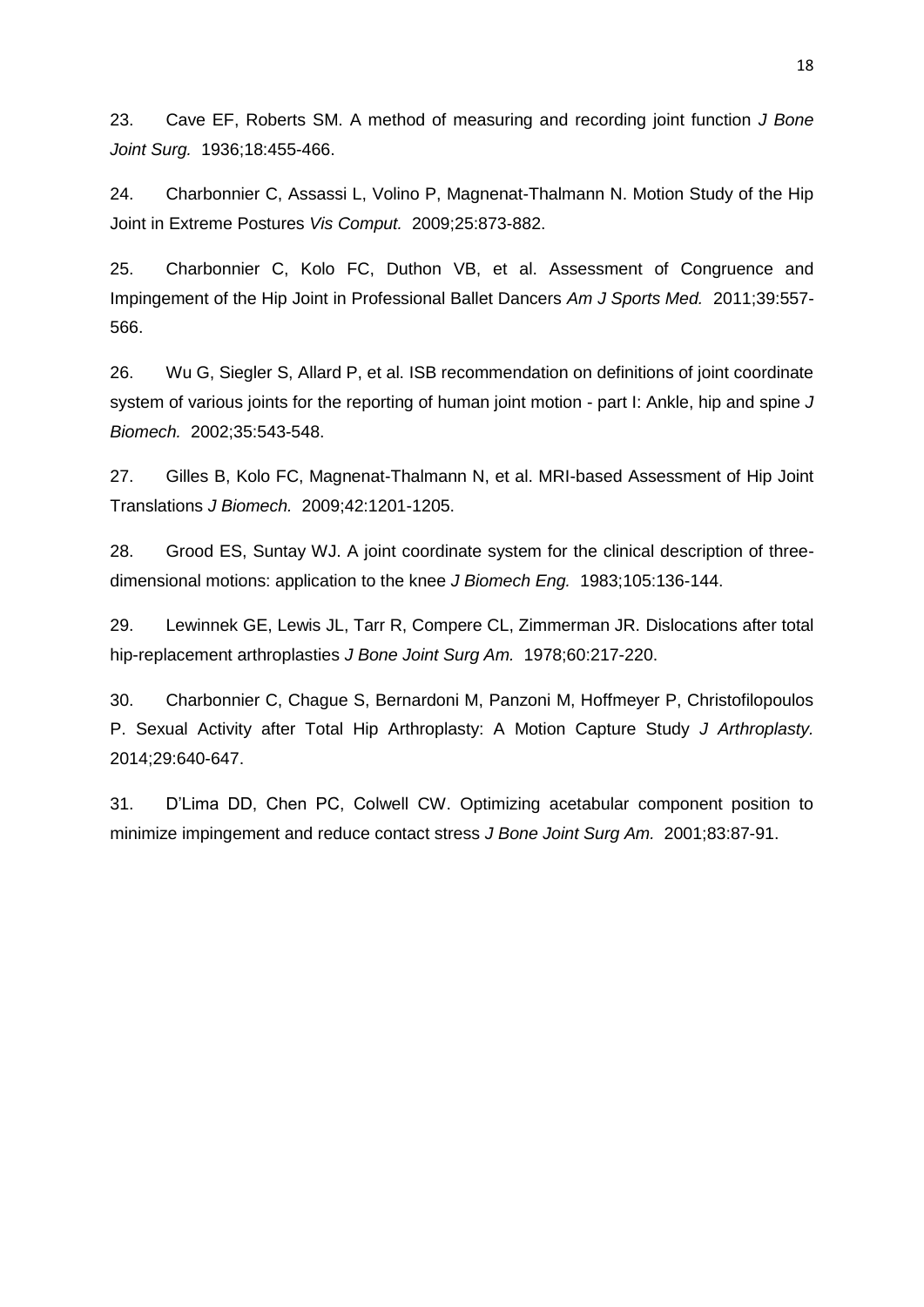| Subjects # | Gender | Race      | Age | Weight (kg) | Height (cm) | BMI ( $\text{kg/m}^2$ ) |
|------------|--------|-----------|-----|-------------|-------------|-------------------------|
|            | Male   | Caucasian | 33  | 78          | 182         | 23.55                   |
|            | Male   | Caucasian | 24  | 70          | 184         | 20.68                   |
|            | Male   | Caucasian | 25  | 80          | 180         | 24.69                   |
| 4          | Female | Caucasian | 30  | 69          | 180         | 21.30                   |

**Table 1** Subject demographics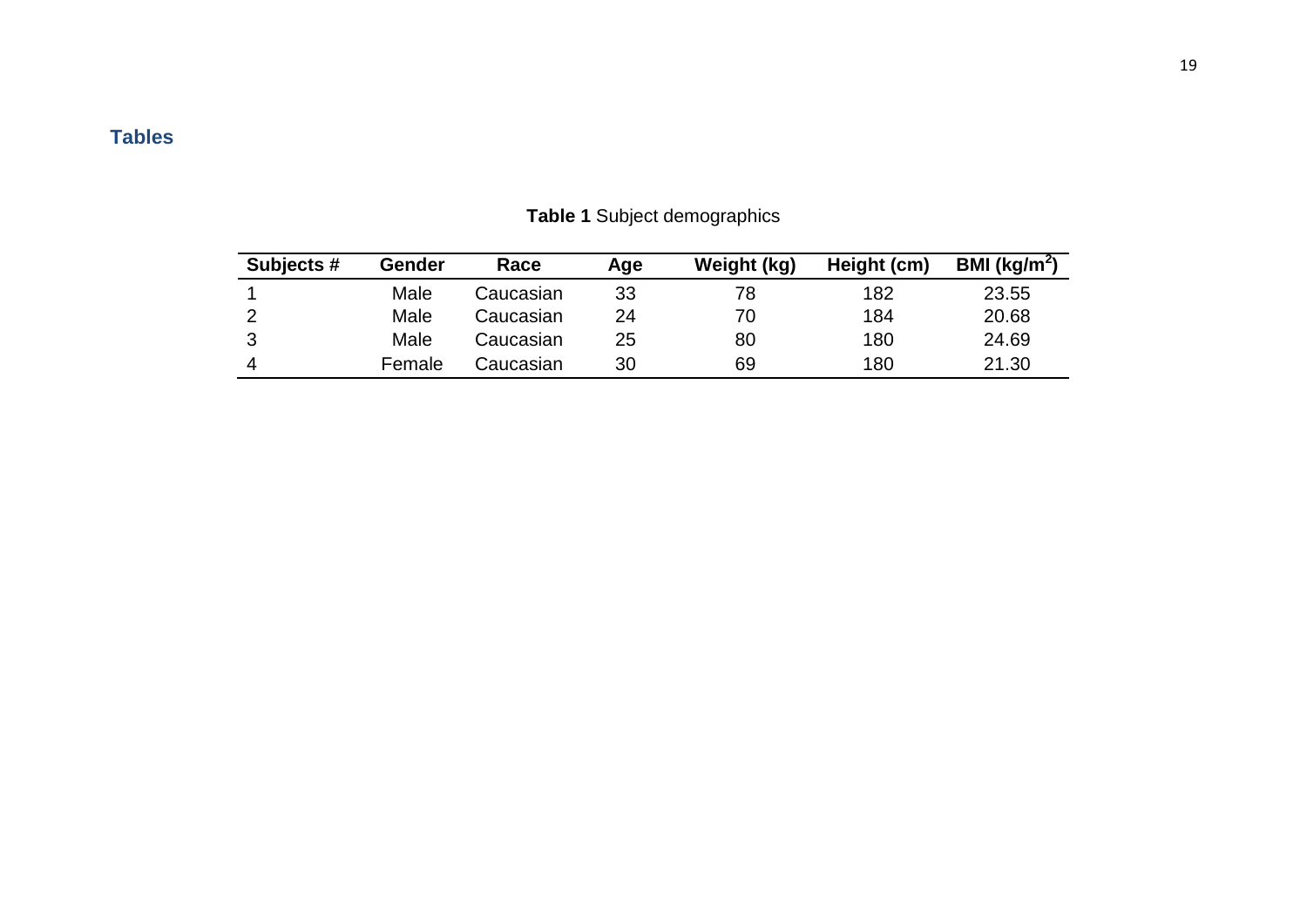| <b>Measures</b>                                    | <b>Mean</b> | <b>SD</b> | Min   | <b>Max</b> |
|----------------------------------------------------|-------------|-----------|-------|------------|
| Acetabular depth (mm)                              | 10.8        | 2.4       | 7.7   | 13.6       |
| Acetabular version (°)                             | 4.5         | 2.0       | 1.3   | 6.6        |
| Lateral CE angle $(°)$                             | 27.3        | 2.0       | 25.4  | 31.6       |
| Anterior CE angle (°)                              | 35.7        | 2.7       | 31.0  | 38.7       |
| Femoral head-neck alpha angle - anterior (°)       | 39.5        | 3.7       | 34.7  | 47.3       |
| Femoral head-neck alpha angle - anterosuperior (°) | 40.9        | 6.3       | 33.8  | 51.0       |
| Neck-shaft angle (°)                               | 131.2       | 4.3       | 126.4 | 137.9      |
| Femoral neck anteversion (°)                       | 7.6         | 3.8       | 3.1   | 13.4       |

**Table 2** Morphological analysis  $(n = 8)^*$ 

\* Data are the number of hips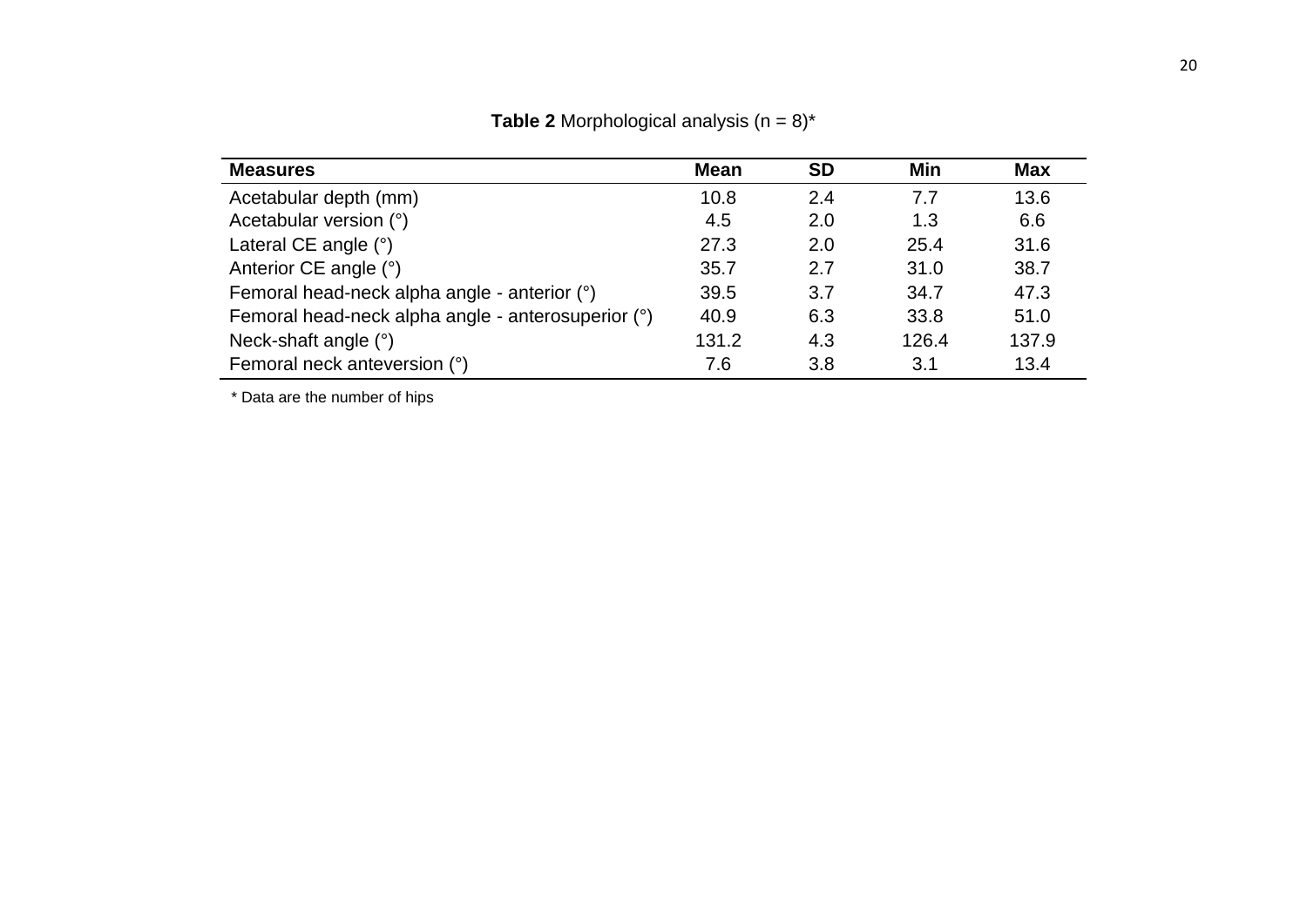| <b>Movements</b>                       | <b>Mean</b> | <b>SD</b> | Range              |  |  |  |
|----------------------------------------|-------------|-----------|--------------------|--|--|--|
| Stand-to-sit                           |             |           |                    |  |  |  |
| Flex                                   | 96.5        | 11.7      | $80 - 115$         |  |  |  |
| Abd/Add                                | 7.4/0       | 6.1       | 2 (add) - 19 (abd) |  |  |  |
| IR/ER                                  | 0/2.3       | 4.7       | $9$ (IR) - 14 (ER) |  |  |  |
| Lie down on the floor                  |             |           |                    |  |  |  |
| Flex                                   | 107.1       | 12.1      | $85 - 130$         |  |  |  |
| Abd/Add                                | 6.2/0       | 8.4       | 5 (add) - 25 (abd) |  |  |  |
| IR/ER                                  | 1.9/0       | 7.1       | 11 (IR) - 21 (ER)  |  |  |  |
| Lace the shoes (seated)                |             |           |                    |  |  |  |
| Flex                                   | 107.8       | 10.5      | $92 - 121$         |  |  |  |
| Abd/Add                                | 3.8/0       | 6.3       | 7 (add) - 14 (abd) |  |  |  |
| IR/ER                                  | 0.3/0       | 3.6       | $5$ (ER) - 10 (IR) |  |  |  |
| Pick an object on the floor (seated)   |             |           |                    |  |  |  |
| Flex                                   | 94.8        | 8.8       | 74 - 110           |  |  |  |
| Abd/Add                                | 13.4/0      | 4.3       | $5 - 21$ (abd)     |  |  |  |
| IR/ER                                  | 7.3/0       | 4.1       | $1 - 13$ (IR)      |  |  |  |
| Pick an object on the floor (standing) |             |           |                    |  |  |  |
| Flex                                   | 102.1       | 5.7       | $92 - 109$         |  |  |  |
| Abd/Add                                | 11.2/0      | 5.7       | $3 - 20$ (abd)     |  |  |  |
| IR/ER                                  | 8.5/0       | 12.2      | $3$ (ER) - 32 (IR) |  |  |  |

**Table 3** Maximum hip ROM ( $\degree$ ) during everyday activities ( $n = 24$ )\*

\* Data are reported for the four participants (8 hips) performing three trials for each activity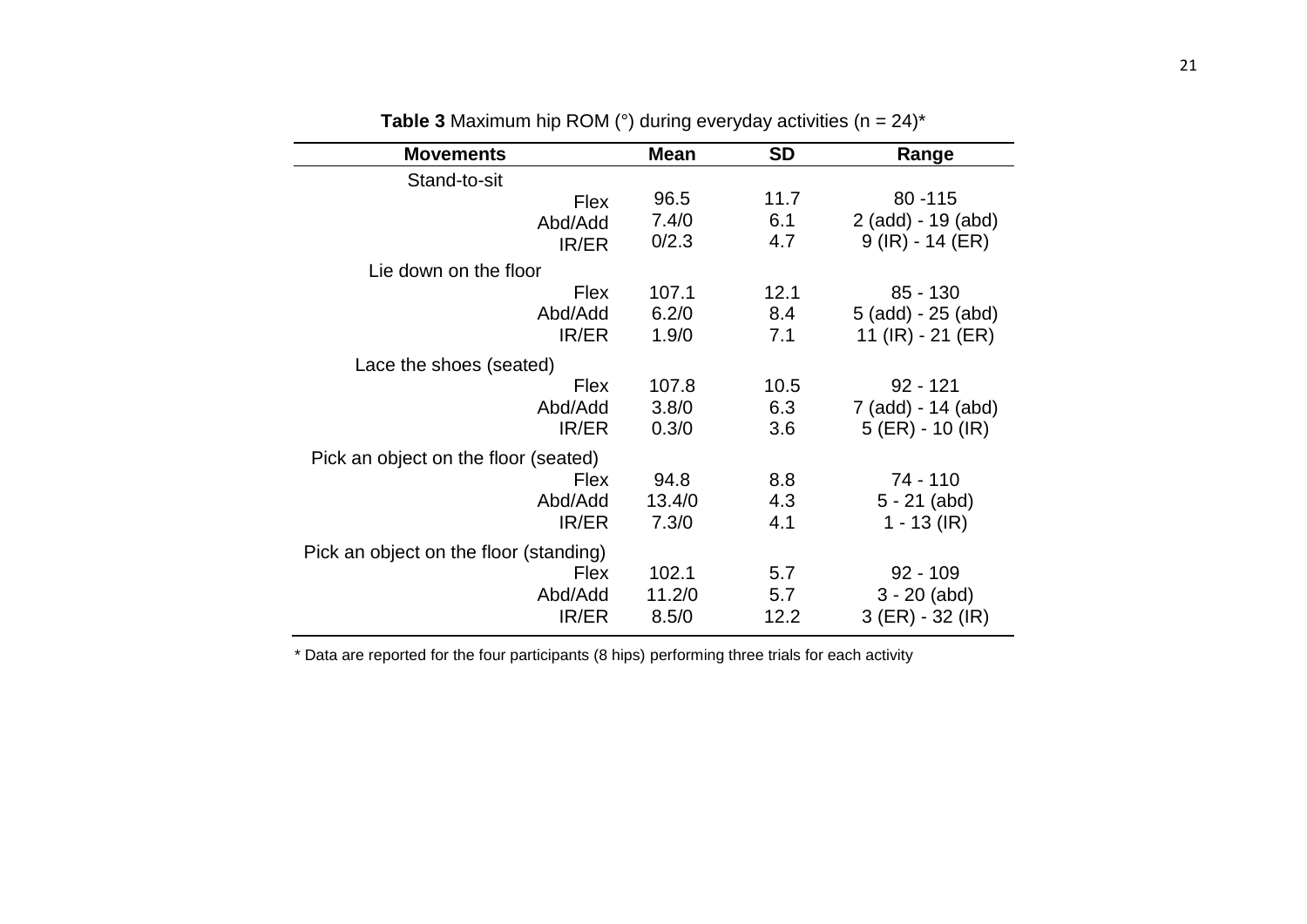**Table 4** Errors (°) made by the examiners and comparison between goniometer vs. motion capture measurements during clinical examination

| <b>Motion</b> | Mean (abs)* | Mean <sup>**</sup> | <b>SD</b> | Min   | <b>Max</b> | P Value <sup>t</sup> |  |  |
|---------------|-------------|--------------------|-----------|-------|------------|----------------------|--|--|
| Supine        |             |                    |           |       |            |                      |  |  |
| Flex          | 9.5         | 7.7                | 6.7       | -7    | 22         | 0.058                |  |  |
| IR            | 3.5         | 2.2                | 2.8       | $-2$  | 8          | 0.259                |  |  |
| ER            | 5.7         | $-3.5$             | 4.0       | $-11$ | 6          | 0.207                |  |  |
| Abd           | 19.5        | 19.5               | 8.1       | 8     | 32         | 0.014                |  |  |
| Seated        |             |                    |           |       |            |                      |  |  |
| IR            | 3.6         | $-0.6$             | 3.2       | -9    | 6          | 0.916                |  |  |
| ER            | 5.7         | $-1.5$             | 2.9       | -9    | 9          | 0.574                |  |  |

\* Mean calculated from absolute errors

\*\* A negative value means that the examiners tended to underestimate the angle, otherwise they tended to overestimate it

† *P* values obtained with use of Wilcoxon Signed-Rank test